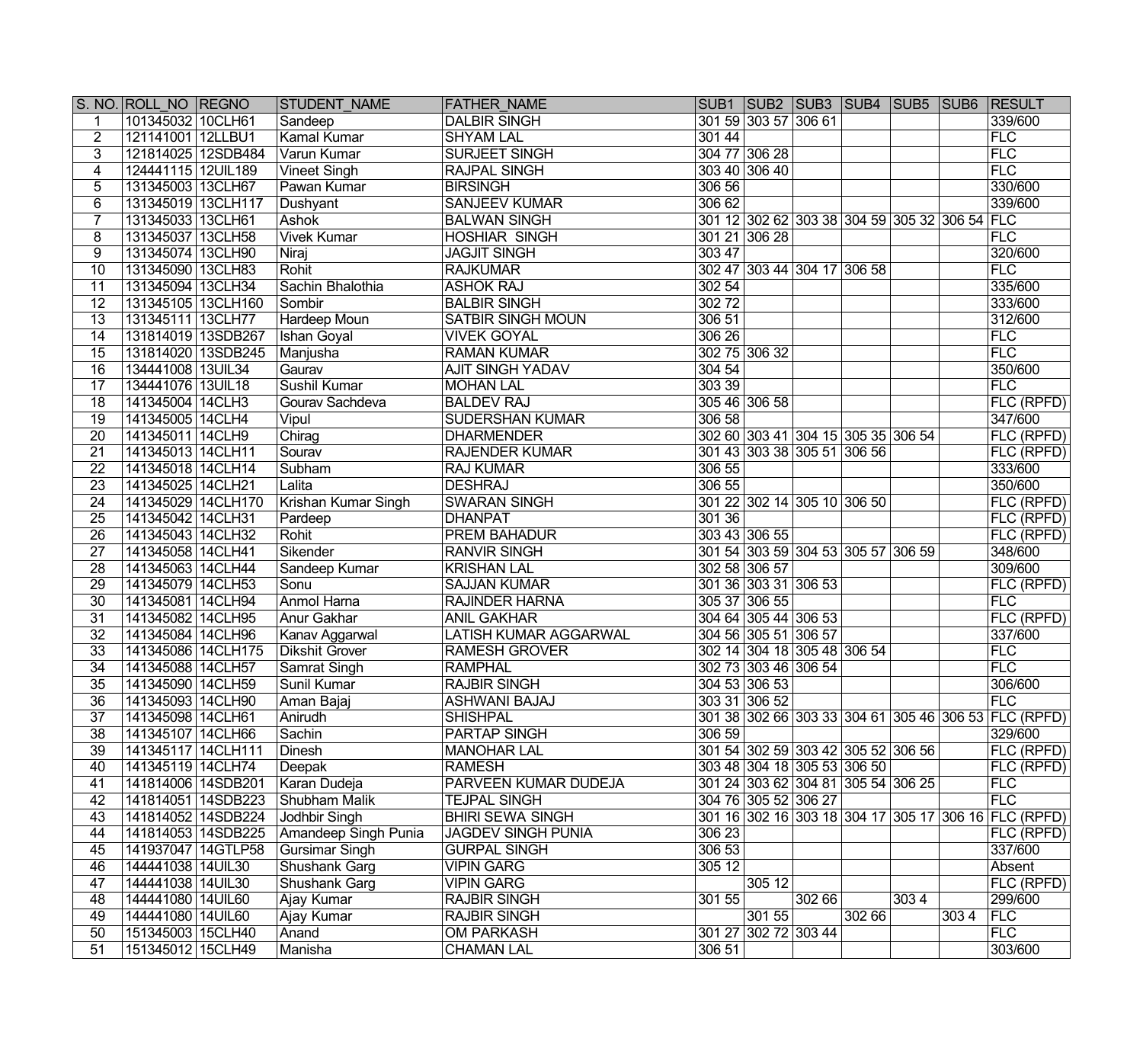| 52              | 151345017 15CLH54   |                     | Virender Singh                   | <b>BAHADUR SINGH</b>         |        | 301 46 306 59                      |  |                                    |                                               | FLC                                               |
|-----------------|---------------------|---------------------|----------------------------------|------------------------------|--------|------------------------------------|--|------------------------------------|-----------------------------------------------|---------------------------------------------------|
| 53              | 151345021 15CLH57   |                     | Komal                            | <b>SANJAY</b>                | 304 66 |                                    |  |                                    |                                               | 370/600                                           |
| 54              | 151345025 14SNH153  |                     | Rahul                            | <b>SUBHASH</b>               |        | 303 30 304 59 305 13               |  |                                    |                                               | FLC                                               |
| 55              | 151345034 15CLH66   |                     | Deepak                           | <b>RAJKUMAR</b>              |        | 301 55 303 52 306 50               |  |                                    |                                               | 313/600                                           |
| 56              | 151345035 15CLH67   |                     | Rekha                            | <b>SHAMSHER SINGH</b>        | 306 52 |                                    |  |                                    |                                               | 343/600                                           |
| 57              | 151345037 15CLH69   |                     | Pankaj Kumar                     | <b>BALBIR SINGH</b>          |        | 301 47 302 64 303 48 304 65        |  |                                    |                                               | FLC                                               |
| 58              | 151345038 15CLH6    |                     | Anurag                           | <b>ANIL KUMAR</b>            |        | 301 37 302 72 303 48 304 60        |  |                                    |                                               | FLC                                               |
| $\overline{59}$ | 151345040 15CLH8    |                     | Abhilasha                        | <b>DHARMPAL</b>              | 301 53 |                                    |  |                                    |                                               | 327/600                                           |
| 60              | 151345049 15CLH74   |                     | Pankaj                           | <b>SATISH KUMAR</b>          |        | 303 37 305 54 306 48               |  |                                    |                                               | <b>FLC</b>                                        |
| 61              | 151345052 15CLH76   |                     | Lakhwinder Ram                   | <b>JEET RAM</b>              |        | 301 49 303 46 306 50               |  |                                    |                                               | FLC                                               |
| 62              | 151345053 15CLH77   |                     | Kishor Kumar                     | <b>JASPAL RAM</b>            | 306 47 |                                    |  |                                    |                                               | 319/600                                           |
| 63              | 151345057 15CLH81   |                     | Anu                              | <b>JAI BHAGWAN</b>           | 306 51 |                                    |  |                                    |                                               | 318/600                                           |
| 64              | 151345058 11DNH609  |                     | Sandeep                          | <b>RAM KUMAR</b>             |        | 301 41 303 41 304 60               |  |                                    |                                               | FLC                                               |
| 65              | 151345059 15CLH82   |                     | <b>Amit Kumar</b>                | <b>SURESH AHALAWAT</b>       |        | 303 60 306 52                      |  |                                    |                                               | 323/600                                           |
| 66              | 151345061 15CLH15   |                     | Suraj Rattan                     | <b>RAVI RATTAN</b>           |        | 303 40 304 38 305 59               |  |                                    |                                               | FLC                                               |
| 67              | 151345065 14lH245   |                     | Anil Kumar                       | <b>SATBEER SINGH</b>         |        |                                    |  |                                    | 301 33 302 27 303 30 304 28 305 23 306 14 FLC |                                                   |
| 68              |                     | 151345066 10DNH1369 | Bhupender                        | <b>RANDHIR SINGH</b>         |        |                                    |  |                                    |                                               | 301 63 302 76 303 60 304 64 305 61 306 55 384/600 |
| 69              | 151345067 15CLH85   |                     | Hardeep                          | <b>DEEP CHAND</b>            |        | 301 48 303 38 306 48               |  |                                    |                                               | FLC                                               |
| 70              | 151345069 15CLH17   |                     | Hitesh                           | <b>ANIL KUMAR</b>            |        | 301 38 302 72 303 64 306 48        |  |                                    |                                               | FLC                                               |
| 71              | 151345071 15CLH18   |                     | Navdeep Singh                    | <b>SARJIT SINGH</b>          |        | 305 47 306 51                      |  |                                    |                                               | 326/600                                           |
| $\overline{72}$ | 151345077 15CLH91   |                     | Sandeep                          | <b>BHAGAT RAM</b>            |        | 303 43 304 37 306 47               |  |                                    |                                               | FLC                                               |
| 73              | 151345080 15CLH94   |                     | Shubham                          | <b>RAMKARAN SONI</b>         |        | 301 24 306 48                      |  |                                    |                                               | FLC                                               |
| 74              | 151345085 15CLH25   |                     | Rahul                            | <b>VINOD GANDHI</b>          | 303 46 |                                    |  |                                    |                                               | FLC                                               |
| 75              | 151345093 15CLH100  |                     | Gourav Sharma                    | <b>JAI GOVIND SHARMA</b>     |        | 301 33 303 35                      |  |                                    |                                               | FLC                                               |
| 76              | 151345099 15CLH104  |                     | Naveen Sheoran                   | SOMBIR SINGH SHEORAN         |        | 303 42 306 50                      |  |                                    |                                               | <b>FLC</b>                                        |
| $\overline{77}$ | 151345100 15CLH105  |                     | Sandeep Kumar                    | <b>AMAR SINGH</b>            | 306 52 |                                    |  |                                    |                                               | 333/600                                           |
| 78              | 151345105 15CLH32   |                     | Suryaveer Singh Bajia            | <b>PRADEEP SINGH BAJIA</b>   |        | 303 18 306 56                      |  |                                    |                                               | <b>FLC</b>                                        |
| 79              | 151345112 15CLH33   |                     | <b>Kashish Meel</b>              | <b>SURENDER MEEL</b>         |        | 304 18 306 48                      |  |                                    |                                               | FLC                                               |
| 80              | 151345113 15CLH34   |                     | <b>Ekta Berwal</b>               | <b>JAGATPAL SINGH BERWAL</b> | 306 53 |                                    |  |                                    |                                               | 365/600                                           |
| 81              | 161345001 16CLH1    |                     | Parmod                           | <b>SATPAL SINGH</b>          |        |                                    |  |                                    | 301 18 302 12 303 14 304 14 305 10 306 15 FLC |                                                   |
| $\overline{82}$ | 161345012 16CLH9    |                     | Neetu                            | <b>RAM SINGH</b>             |        | 302 71 303 42 306 51               |  |                                    |                                               | <b>FLC</b>                                        |
| $\overline{83}$ | 161345013 16CLH10   |                     | Chiranji Lal                     | <b>SATYA NARAYAN SINGH</b>   | 303 54 |                                    |  |                                    |                                               | 339/600                                           |
| 84              | 161345016 16CLH12   |                     | <b>Lalit Kumar</b>               | <b>DEVENDER</b>              |        |                                    |  |                                    | 301 13 302 12 303 35 304 39 305 47 306 51 FLC |                                                   |
| 85              | 161345026 16CLH21   |                     | Parmod Kumar                     | <b>SUSHIL KUMAR</b>          |        | 301 55 303 57 306 54               |  |                                    |                                               | 326/600                                           |
| 86              | 161345027 16CLH22   |                     | Sahil                            | <b>JASVIR SINGH</b>          |        | 303 58 306 58                      |  |                                    |                                               | 317/600                                           |
| 87              | 161345029 16CLH23   |                     | Naresh Kumar                     | <b>BHAGWANA RAM</b>          | 306 55 |                                    |  |                                    |                                               | 367/600                                           |
| $\overline{88}$ |                     |                     | 161345032 14DNH1542 Pooja Kumari | <b>ROHTASH KUMAR</b>         |        | 301 35 303 57                      |  |                                    |                                               | FLC                                               |
| 89              | 161345034   16CLH27 |                     | $\overline{Si}$ ta               | <b>RAM DASS</b>              |        | 302 61 303 67 306 58               |  |                                    |                                               | 365/600                                           |
| 90              | 161345037 16CLH92   |                     | Aniket Naphria                   | <b>BHUPENDER SINGH</b>       |        | 301 22 302 56 303 51 304 44 306 54 |  |                                    |                                               | <b>FLC</b>                                        |
| 91              | 161345040 16CLH97   |                     | <b>Vikas Kumar Saroha</b>        | <b>SURESH CHANDER</b>        |        | 303 49 305 48 306 51               |  |                                    |                                               | 295/600                                           |
| 92              | 161345041 16CLH37   |                     |                                  | <b>DAYANAND</b>              |        | 301 41 303 74                      |  |                                    |                                               | FLC                                               |
| 93              | 161345042 16CLH38   |                     | Ajay<br>Pradeep Kumar            | <b>RATI RAM</b>              |        | 303 49 306 51                      |  |                                    |                                               | 310/600                                           |
|                 | 161345047   16CLH94 |                     |                                  |                              |        |                                    |  |                                    |                                               | <b>FLC</b>                                        |
| 94              |                     |                     | Jatin                            | <b>RAKESH KUMAR</b>          | 301 29 | 301 27 302 55 303 37               |  |                                    |                                               |                                                   |
| 95              | 161345048   16CLH43 |                     | Amit                             | <b>DHARMBIR</b>              |        |                                    |  |                                    |                                               | <b>FLC</b>                                        |
| 96              | 161345056 16CLH49   |                     | Ajay                             | <b>KRISHAN KUMAR</b>         |        | 303 34 304 48                      |  |                                    |                                               | <b>FLC</b>                                        |
| 97              | 161345058 16CLH50   |                     | Vipin                            | <b>TELU RAM</b>              |        | 301 24 302 74 303 40 304 53 306 54 |  |                                    |                                               | <b>FLC</b>                                        |
| 98              | 161345061 16CLH53   |                     | Suraj                            | <b>PARKASH VEER</b>          |        |                                    |  |                                    | 301 10 302 10 303 29 304 36 305 39 306 48 FLC |                                                   |
| 99              | 161345064 16CLH55   |                     | Aman                             | <b>SUBHASH</b>               |        |                                    |  | 302 23 303 29 304 47 305 16 306 54 |                                               | <b>FLC</b>                                        |
| 100             | 161345066 16CLH57   |                     | <b>Abhishek Khatkar</b>          | <b>ZILE SINGH</b>            |        |                                    |  |                                    | 301 33 302 38 303 31 304 46 305 48 306 40 FLC |                                                   |
| 101             | 161345069 92CC967   |                     | Amarjit Singh                    | <b>BALWANT SINGH</b>         |        | 302 61 303 18 304 54 305 41        |  |                                    |                                               | <b>FLC</b>                                        |
| 102             | 161345074 16CLH101  |                     | <b>Prateek Verma</b>             | SUDESH KUMAR VERMA           |        |                                    |  |                                    | 301 18 302 17 303 41 304 55 305 54 306 52 FLC |                                                   |
| 103             | 161345075 16CLH102  |                     | Devit Legha                      | <b>DINESH LEGHA</b>          | 303 64 |                                    |  |                                    |                                               | 379/600                                           |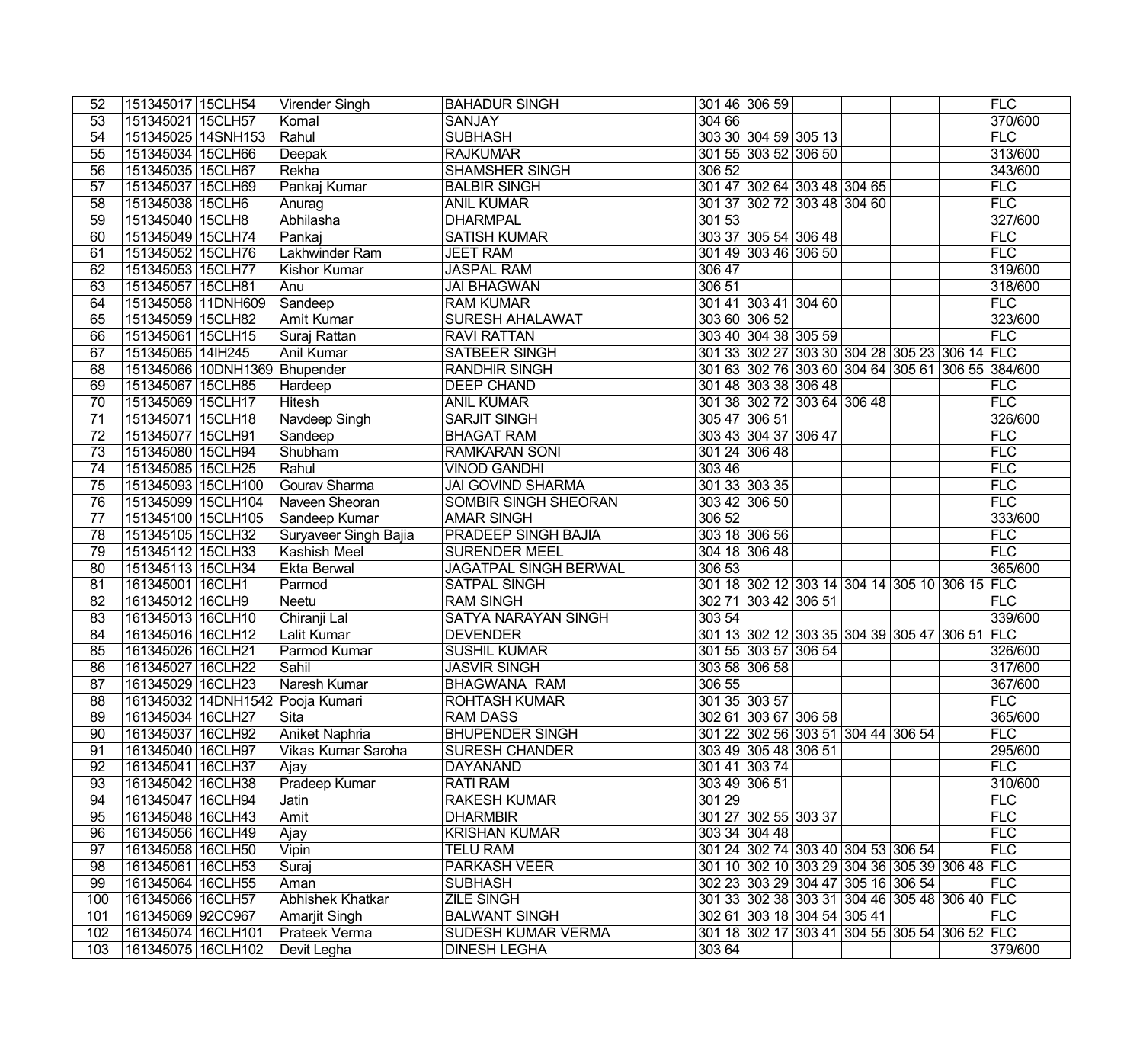| 104              | 161345076   16CLH65  |                                 | Abhimanyu                              | <b>YASHWANT SINGH</b>       |        | 304 56 306 56        |                                    |                                               | 340/600                                            |
|------------------|----------------------|---------------------------------|----------------------------------------|-----------------------------|--------|----------------------|------------------------------------|-----------------------------------------------|----------------------------------------------------|
| 105              | 161345079 16CLH67    |                                 | Jai Bhagwan                            | <b>RAM JUWARI</b>           |        |                      | 302 18 303 16 304 15 305 17        |                                               | FLC                                                |
| 106              | 161345087 16CLH109   |                                 | Shubham Thakur                         | <b>NARENDAR THAKUR</b>      |        |                      | 301 36 303 59 304 56 305 61 306 58 |                                               | FLC                                                |
| 107              | 161345088 16CLH71    |                                 | Pawan Kumar                            | <b>BALRAJ SINGH</b>         |        |                      | 301 32 302 54 303 39 306 51        |                                               | FLC                                                |
| 108              | 161345089 14DNH738   |                                 | Himanshu Pannu                         | <b>DALBIR SINGH PANNU</b>   | 303 42 |                      |                                    |                                               | FLC                                                |
| 109              | 161345091 16CLH72    |                                 | <b>Mohit Malik</b>                     | <b>ISHWAR MALIK</b>         |        |                      |                                    | 301 38 302 38 303 34 304 34 305 47 306 54 FLC |                                                    |
| 110              | 161345094 16CLH74    |                                 | Ankur                                  | <b>VIJAY PAL</b>            | 3019   |                      | $ 303 \t15 304 \t14 306 \t12$      |                                               | FLC                                                |
| 111              | 161345095 16CLH75    |                                 | Digvijay                               | <b>RAMCHANDER</b>           |        |                      |                                    | 301 17 302 20 303 35 304 23 305 39 306 54 FLC |                                                    |
| 112              | 161345099 16CLH76    |                                 | Vashu Dev                              | <b>SHIV KUMAR SHARMA</b>    |        | 303 45 306 51        |                                    |                                               | FLC                                                |
| 113              | 161345100 16CLH116   |                                 | Anup Panghal                           | <b>SURJIT</b>               |        | 303 49 306 55        |                                    |                                               | FLC                                                |
| 114              | 161345104 16CLH119   |                                 | Akhil Vats                             | <b>SUBHASH CHANDER VATS</b> |        |                      | 303 18 304 18 305 12 306 18        |                                               | FLC                                                |
| 115              | 161345106 16CLH104   |                                 | Vishal Lohan                           | <b>BALWAN SINGH</b>         |        |                      |                                    | 301 17 302 28 303 38 304 16 305 36 306 49 FLC |                                                    |
| 116              | 161345107 02ECK286   |                                 | Ravinder Rana                          | <b>INDER SINGH RANA</b>     | 303 48 |                      |                                    |                                               | FLC                                                |
| 117              | 161345109 16CLH29    |                                 | Ritu                                   | <b>RAJESH KUMAR</b>         |        | 303 42 305 53        |                                    |                                               | FLC                                                |
| 118              | 161345112 16CLH88    |                                 | Vicky Soni                             | <b>SITA RAM SONI</b>        | 303 46 |                      |                                    |                                               | FLC                                                |
| 119              | 161345116 16CLH33    |                                 | Sourabh Yadav                          | <b>SANJAY YADAV</b>         |        |                      |                                    | 301 15 302 24 303 16 304 19 305 35 306 55 FLC |                                                    |
| 120              | 170118302 17LLBU25   |                                 | Aashish Ruhal                          | <b>JITENDER KUMAR</b>       |        | 301 65 306 50        |                                    |                                               | 348/600                                            |
| 121              | 170118307 17LLBU22   |                                 | <b>Yogesh Sharma</b>                   | <b>KRISHAN KUMAR</b>        | 306 25 |                      |                                    |                                               | Reappear                                           |
| $\overline{122}$ | 170118310 16DMK2     |                                 | Kavita Rani                            | <b>MOHINDER SINGH</b>       |        |                      | 301 56 302 55 305 46 306 18        |                                               | Reappear                                           |
| 123              | 170118312 17LLBU47   |                                 | Prabhjot                               | <b>JAGAT SINGH</b>          | 301 60 |                      |                                    |                                               | 357/600                                            |
| 124              | 170118315 17LLBU6    |                                 | Sachin Kumar                           | <b>RAM SINGH</b>            |        | 301 44 306 50        |                                    |                                               | Reappear                                           |
| 125              | 170118316 13GC919    |                                 | Pooja Rani                             | <b>RAMESH CHAND</b>         | 306 12 |                      |                                    |                                               | Reappear                                           |
| 126              | 170118317 17LLBU35   |                                 | Saajan Sharma                          | RAMAVTAR SHARMA             | 306 30 |                      |                                    |                                               | Reappear                                           |
| 127              | 170118323 17LLBU51   |                                 | Raman Saini                            | <b>ROSHAN LAL</b>           |        |                      |                                    | 301 50 302 74 303 14 304 42 305 48 306 49     | Reappear                                           |
| 128              | 170118331 18LLBU48   |                                 | Rakhi Panchal                          | <b>SUBHASH PANCHAL</b>      | 306 53 |                      |                                    |                                               | 377/600                                            |
| 129              | 170118336 17LLBU24   |                                 | Pardeep Kumar                          | <b>RAJ KUMAR</b>            |        | 301 41 303 58 306 32 |                                    |                                               | Reappear                                           |
| 130              | 170118338 17LLBU59   |                                 | Diksha                                 | <b>SATPAL</b>               | 306 53 |                      |                                    |                                               | 349/600                                            |
| 131              | 170118341 17LLBU33   |                                 | Yogesh                                 | <b>JAI PARKASH</b>          |        |                      | 301 26 303 34 304 41 305 51 306 33 |                                               | Reappear                                           |
| 132              | 170118344 17LLBU29   |                                 | Gaurav Sharma                          | <b>JANAKRAJ</b>             |        | 303 43 306 48        |                                    |                                               | Reappear                                           |
| 133              | 170118345 17LLBU27   |                                 | Gaurav Bhasin                          | <b>BALVINDER BHASIN</b>     |        |                      | 301 39 303 47 304 49 305 61 306 49 |                                               | Reappear                                           |
| 134              | 170118346 17LLBU84   |                                 | Mayank Paulastya                       | SUBHASH PAULASTYA           |        | 305 56 306 53        |                                    |                                               | 327/600                                            |
| 135              | 170118510 17GTLP37   |                                 | Revant Dehiya                          | YASHPAL SINGH DEHIYA        | 303 51 |                      |                                    |                                               | 344/600                                            |
| 136              |                      |                                 | 170118513 17GTLP131 Gaurav Deshwal     | <b>RAJINDER SINGH</b>       | 303 48 |                      |                                    |                                               | 350/600                                            |
| 137              |                      | 170118517 17GTLP135 Vishal      |                                        | SUBHASH CHAND               | 30649  |                      |                                    |                                               | 322/600                                            |
| 138              |                      | 170118518 17GTLP132 Rahul       |                                        | <b>RAJESH KUMAR</b>         | 306 52 |                      |                                    |                                               | 362/600                                            |
| 139              |                      | 170118519 17GTLP133 Sahil       |                                        | <b>VINOD KUMAR</b>          |        |                      | 303 49 304 72 305 63 306 50        |                                               | 346/600                                            |
|                  |                      |                                 | 140 170118520 17GTLP41 Shivanshu Goel  | <b>VISHAL GOEL</b>          | 306 19 |                      |                                    |                                               | Reappear                                           |
| 141              | 170118521 17GTLP32   |                                 | Neha                                   | <b>JASHBIR SINGH</b>        | 306 48 |                      |                                    |                                               | 361/600                                            |
| 142              | 170118523   17GTLP22 |                                 | Garima                                 | <b>BISHAN DASS</b>          | 30654  |                      |                                    |                                               | 354/600                                            |
| 143              | 170118526 17GTLP25   |                                 | Kavish Punia                           | <b>KRISHAN PUNIA</b>        | 30648  |                      |                                    |                                               | 337/600                                            |
| 144              | 170118527 17GTLP33   |                                 | Paras Garg                             | <b>CHANDER MOHAN GARG</b>   | 306 53 |                      |                                    |                                               | 328/600                                            |
| 145              | 170118528 17GTLP28   |                                 | Mannu Chillana                         | <b>ASHWANI KUMAR</b>        |        | 303 56 306 23        |                                    |                                               | Reappear                                           |
| 146              |                      |                                 | 170118529 17GTLP106 Sachin Sharma      | <b>INDERJEET SHARMA</b>     |        |                      | 301 30 303 39 305 48 306 23        |                                               | Reappear                                           |
| 147              |                      | 170118530 17GTLP105 Ankit Pahal |                                        | <b>JOGINDER SINGH</b>       |        | 301 37 305 62 306 31 |                                    |                                               | Reappear                                           |
| 148              | 170118531 17GTLP24   |                                 | Jhanvi Rana                            | <b>VINAY RANA</b>           | 306 56 |                      |                                    |                                               | 370/600                                            |
| 149              | 170118533 17GTLP12   |                                 | Vijay                                  | <b>SATISH</b>               |        | 303 52 306 48        |                                    |                                               | 306/600                                            |
| 150              | 170118534 17GTLP11   |                                 | Shubham                                | <b>SARDAR GIRI</b>          |        |                      | 301 16 302 53 303 32 305 46 306 13 |                                               | Reappear                                           |
| 151              |                      |                                 | 170118535 17GTLP109 Manoj Kumar Sharma | <b>KRISHAN KUMAR SHARMA</b> |        |                      |                                    |                                               | 301 31 302 20 303 27 304 60 305 29 306 13 Reappear |
| 152              | 170118540 17GTLP6    |                                 | Manoj Kumar                            | <b>RAJ SINGH KATARIA</b>    |        |                      |                                    |                                               | 301 30 302 26 303 49 304 74 305 48 306 21 Reappear |
| 153              | 170118544 17GTLP4    |                                 | Lokesh                                 | <b>KRISHAN KUMAR</b>        |        |                      | 301 65 302 73 303 51 304 71 306 37 |                                               | Reappear                                           |
| 154              |                      | 170118546 17GTLP107 Ashish      |                                        | <b>KIMAT SINGH</b>          |        | 304 60 306 47        |                                    |                                               | 296/600                                            |
| 155              |                      |                                 | 170118547 17GTLP110 Narottam Singh     | <b>JAGDEEP SINGH</b>        | 306 26 |                      |                                    |                                               | Reappear                                           |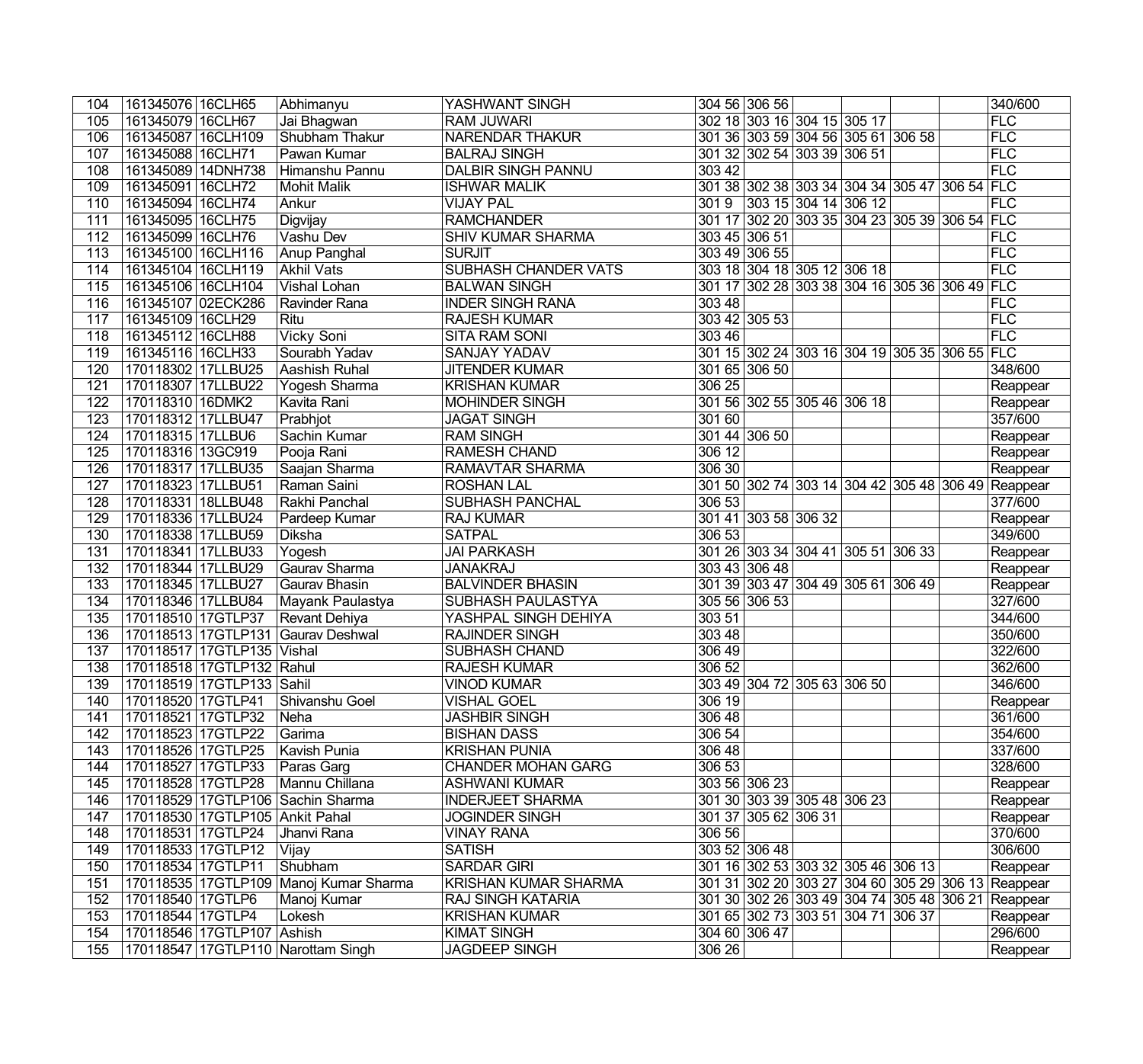| 156 | 170118550 17GTLP45  | Yogesh Khurana      | MANOJ KUMAR                 |        |                      | 301 29 302 22 303 14 306 23               |                      | Reappear                                           |
|-----|---------------------|---------------------|-----------------------------|--------|----------------------|-------------------------------------------|----------------------|----------------------------------------------------|
| 157 | 170118552 17GTLP2   | Aanchal             | <b>MANOJ</b>                | 306 57 |                      |                                           |                      | 370/600                                            |
| 158 | 170118553 17GTLP18  | Ankush Kadyan       | <b>DHARAMPAL</b>            |        |                      | 301 35 302 31 303 48 306 16               |                      | Reappear                                           |
| 159 | 170118555 17GTLP30  | Muskan              | <b>VINOD KUMAR</b>          | 306 13 |                      |                                           |                      | Reappear                                           |
| 160 | 170118556 17GTLP14  | Maneet              | <b>ASHWANI MAINI</b>        | 306 52 |                      |                                           |                      | 342/600                                            |
| 161 | 170118558 17GTLP36  | Ravish              | <b>JAMEEL AHMAD</b>         |        |                      |                                           |                      | 301 51 302 65 303 59 304 75 305 58 306 20 Reappear |
| 162 | 170118602 11DAP783  | Pardeep             | <b>SUBASH CHAND</b>         |        | 301 54 306 48        |                                           |                      | 313/600                                            |
| 163 | 170118607 17BLK26   | Sanjot Kaur         | <b>BALVINDER SINGH</b>      |        | 301 12 302 14 306 48 |                                           |                      | Reappear                                           |
| 164 | 170118609 17BLK38   | Anmol Saluja        | SURJEET SALUJA              |        | 301 57 306 51        |                                           |                      | 310/600                                            |
| 165 | 170118611 17BLK20   | Sagar Singh         | <b>RISHI PAL</b>            | 306 50 |                      |                                           |                      | 347/600                                            |
| 166 | 170118612 17BLK11   | Muskan              | <b>SAHAB ALI</b>            |        | 301 60 306 29        |                                           |                      | Reappear                                           |
| 167 | 170118614 17BLK21   | Rajiv               | <b>MANGE RAM</b>            |        |                      | 301 51 302 66 303 33 306 21               |                      | Reappear                                           |
| 168 | 170118617 17BLK31   | Shubham             | <b>SATISH KUMAR</b>         |        | 301 37 302 80 306 14 |                                           |                      | Reappear                                           |
| 169 | 170118621 17BLK16   | Sukhvinder Singh    | MAI CHAND SAINI             |        | 301 51 306 33        |                                           |                      | Reappear                                           |
| 170 | 170118624 17BLK1    | Aditya Kaushal      | <b>SUNIL KUMAR</b>          | 306 48 |                      |                                           |                      | 326/600                                            |
| 171 | 170118626 17BLK28   | Deepak Sharma       | <b>BALRAM SHARMA</b>        | 306 47 |                      |                                           |                      | 333/600                                            |
| 172 | 170118629 17BLK39   | <b>Ritik Gupta</b>  | <b>GAUTAM GUPTA</b>         | 306 50 |                      |                                           |                      | 310/600                                            |
| 173 | 170118631 17BLK33   | Sonia               | <b>JAGDISH KUMAR</b>        |        |                      | 301 29 304 50 305 40 306 19               |                      | Reappear                                           |
| 174 | 170118633 17BLK30   | Sanjeev Kumar       | <b>JAI PAL</b>              |        |                      |                                           |                      | 301 36 302 72 303 42 304 50 305 33 306 23 Reappear |
| 175 | 170118634 17BLK54   | Raghav Wadhwa       | <b>SURENDER WADHWA</b>      |        | 302 72 306 14        |                                           |                      | Reappear                                           |
| 176 | 170118637 17BLK55   | Satvinder Kaur      | <b>VARKHA RAM</b>           |        |                      | 301 41 302 63 303 33 304 50 306 19        |                      | Reappear                                           |
| 177 | 170118703 16IP540   | Ankit Saini         | <b>RAJINDER SINGH SAINI</b> | 3010   | $ 3020\rangle$       | $\sqrt{3030}$                             | $ 3040 $ 305 0 306 0 | Absent                                             |
| 178 | 170118704 17UIL96   | Lalit Kumar         | <b>DALBIR SINGH</b>         |        |                      | 301 43 303 43 304 34 305 56 306 46        |                      | Reappear                                           |
| 179 | 170118705 17UIL16   | Archit Duhan        | <b>JAGDEEP SINGH</b>        |        | 303 52 305 37        |                                           |                      | Reappear                                           |
| 180 | 170118708 17UIL105  | Abhishek            | <b>KARNAIL SINGH</b>        |        |                      |                                           |                      | 301 36 302 53 303 25 304 36 305 46 306 36 Reappear |
| 181 | 170118714 16BP827   | Harsh Puri          | <b>AJAY PURI</b>            |        |                      | 301 45 303 23 304 36 305 27 306 17        |                      | Reappear                                           |
| 182 | 170118722 17UIL108  | Shilpi              | <b>ANUKUL DUTT</b>          | 303 54 |                      |                                           |                      | 376/600                                            |
| 183 | 170118724 17UIL55   | Parvat              | <b>KARAN SINGH</b>          |        |                      |                                           |                      | 301 58 302 80 303 55 304 64 305 54 306 45 354/600  |
| 184 | 170118728 17UIL104  | Neeraj Kumar        | <b>SUBODH KUMAR</b>         | 306 31 |                      |                                           |                      | Reappear                                           |
| 185 | 170118729 17UIL86   | Mohit Kumar         | <b>MAHAVIR PRASAD</b>       | 301 66 |                      |                                           |                      | 349/600                                            |
| 186 | 170118732 17UIL69   | Anshuman Jain       | <b>PANKAJ ROY JAIN</b>      |        | 303 48 304 54 305 47 |                                           |                      | 315/600                                            |
| 187 | 170118733 17UIL44   | Akhilesh            | <b>JASBIR SINGH DHANDA</b>  | 303 57 |                      |                                           |                      | 327/600                                            |
| 188 | 170118735 17UIL106  | Shivam              | <b>JAGDISH KUMAR</b>        |        | 303 43 305 39 306 18 |                                           |                      | Reappear                                           |
| 189 | 170118736 17UIL71   | Muskan Kamboj       | <b>ARVIND KUMAR</b>         | 306 55 |                      |                                           |                      | 337/600                                            |
| 190 | 170118739 17UIL100  | Komal Lata          | <b>JUDGE SINGH</b>          | 306 47 |                      |                                           |                      | 359/600                                            |
| 191 | 170118740 17UIL103  | Karan               | <b>DHARAMVIR</b>            |        | 301 54 306 48        |                                           |                      | 323/600                                            |
| 192 | 170118746 17UIL58   | Tushar Kain         | <b>SATISH KUMAR</b>         |        |                      |                                           |                      | 301 49 302 59 303 9 304 45 305 51 306 21 Reappear  |
| 193 | 170118748 17UIL19   | Priya               | <b>KARTAR SINGH</b>         | 305 62 |                      |                                           |                      | 394/600                                            |
| 194 | 170118762 17UIL111  | <b>Tushar Malik</b> | <b>AMIT MALIK</b>           |        |                      | 303 36 304 45 305 51 306 46               |                      | Reappear                                           |
| 195 | 170118763 17UIL72   | Lalita Rani         | <b>RAJESH KUMAR</b>         | 306 55 |                      |                                           |                      | 346/600                                            |
| 196 | 170118768 17UIL9    | Chirag              | <b>HAWA SINGH</b>           |        |                      | 301 47 302 52 303 47 304 61 305 49 306 41 |                      | Reappear                                           |
| 197 | 170118769 17UIL114  | Gaurav Chhonkar     | UMED SINGH                  | 305 54 |                      |                                           |                      | 341/600                                            |
| 198 | 170118770   17UIL98 | Sanjeevan Kumar     | <b>RAJESH KUMAR</b>         |        |                      | 301 38 303 38 305 51 306 45               |                      | Reappear                                           |
| 199 | 170118772 17UIL50   | Keshav              | <b>HANSRAJ</b>              |        | 301 50 305 62        |                                           |                      | 354/600                                            |
| 200 | 170118774   17UIL25 | Sahil Gahlawat      | <b>JAI NARAIN</b>           |        |                      |                                           |                      | 301 39 302 69 303 30 304 44 305 47 306 39 Reappear |
| 201 | 170118776 17UIL94   | Ritvik Kumar        | PANKAJ KUMAR                |        | 303 46 305 61        |                                           |                      | Reappear                                           |
| 202 | 170118777   17UIL95 | <b>Vikas</b>        | <b>SHANKAR DASS</b>         |        | 301 54 304 49 306 48 |                                           |                      | 311/600                                            |
| 203 | 170118780 17UIL90   | Poonam              | <b>RULDU RAM</b>            | 306 27 |                      |                                           |                      | Reappear                                           |
| 204 | 170118781 17UIL93   | Deepender           | <b>JAGBIR SINGH</b>         | 303 48 |                      |                                           |                      | 345/600                                            |
| 205 | 170118782 17UIL84   | Ankit               | <b>NARESH</b>               |        | 301 45 305 49        |                                           |                      | 301/600                                            |
| 206 | 170118783 17UIL85   | Sagar Ridhal        | <b>KRISHAN LAL</b>          | 301 52 |                      |                                           |                      | 343/600                                            |
| 207 | 170118785 17UIL74   | Jitender Kumar      | NARENDER KUMAR              |        |                      |                                           |                      | 301 48 302 74 303 53 304 11 305 47 306 41 Reappear |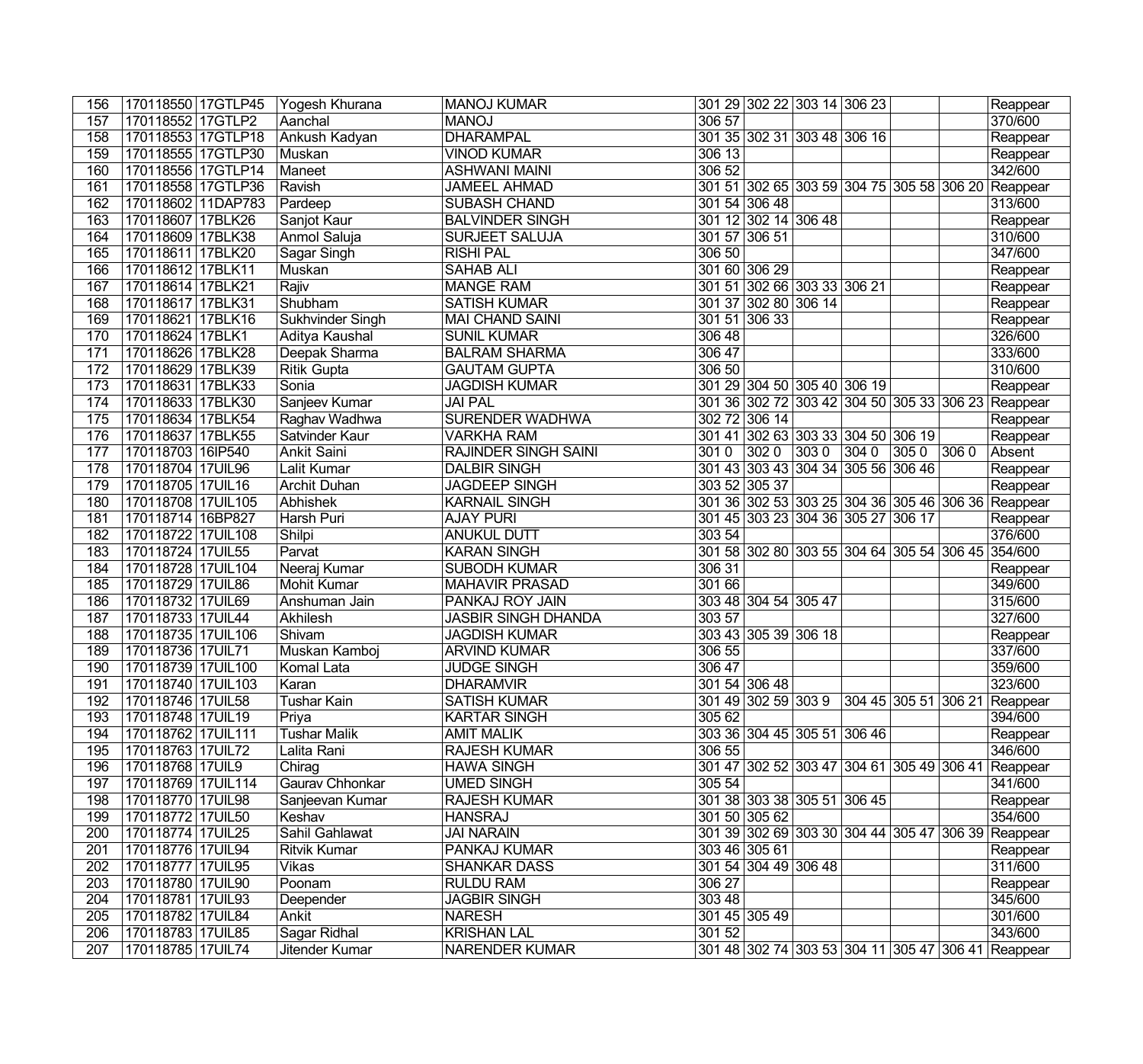| 208              | 170118789 17UIL81   | Vishal Bhardwaj                    | <b>ISHWAR CHAND</b>          |              |                      | 301 51 303 40 304 50 305 44 306 29        |                |                |       | Reappear                                           |
|------------------|---------------------|------------------------------------|------------------------------|--------------|----------------------|-------------------------------------------|----------------|----------------|-------|----------------------------------------------------|
| 209              | 170118794 17UIL78   | Sourav Thakur                      | <b>GANGA BISHAN</b>          |              |                      |                                           |                |                |       | 301 51 302 73 303 61 304 42 305 47 306 50 Reappear |
| 210              | 170118795 17UIL7    | <b>Armaan Singh</b>                | <b>KARNAIL SINGH</b>         |              |                      | 302 73 303 40 304 55 306 38               |                |                |       | Reappear                                           |
| 211              | 170118804 17UIL70   | Himanshu Phulia                    | <b>MAHENDER SINGH PHULIA</b> |              |                      | 303 61 304 48 305 53                      |                |                |       | 337/600                                            |
| $\overline{212}$ | 170118806 17UIL56   | <b>Hitesh Yadav</b>                | <b>BABRU BHAN</b>            |              | 301 34 302 51 303 1  |                                           | $ 3040\rangle$ | $ 3050\rangle$ | 306 1 | Reappear                                           |
| $\overline{213}$ | 170118809 17UIL62   | Viransh Kumar Ghawari              | <b>BALRAJ GHAWARI</b>        |              | 303 46 305 57        |                                           |                |                |       | 339/600                                            |
| 214              | 170118810 17UIL97   | Saksham Bhoria                     | <b>PAWAN KUMAR</b>           | 3019         |                      | $ 3033 $ $ 30452 30537 30612$             |                |                |       | Reappear                                           |
| $\overline{215}$ | 170118811 17UIL102  | Chirag                             | <b>MAHENDER BAJAJ</b>        |              |                      | 301 46 302 76 303 43 304 40 305 37 306 9  |                |                |       | Reappear                                           |
| $\overline{216}$ | 170118816 17UIL8    | Pragati                            | <b>ANIL KUMAR</b>            | 303 50       |                      |                                           |                |                |       | 352/600                                            |
| $\overline{217}$ | 170118818 17UIL116  | Nikhil Singh                       | <b>KRISHAN PAL SINGH</b>     | 301 39 302 0 |                      | $ 3030\rangle$                            | 304 45 305 0   |                | 3060  | Reappear                                           |
| 218              | 170118901 17SDB256  | Aniket Singh                       | DHARAMPAL SINGH              |              | 303 63 306 19        |                                           |                |                |       | Reappear                                           |
| $\overline{219}$ | 170118902 17SDB259  | Ankit                              | <b>JASPAL</b>                |              |                      | 301 32 303 45 304 48 305 43 306 24        |                |                |       | Reappear                                           |
| 220              | 170118904 17SDB104  | Atul Kumar                         | <b>SUBHASH CHAND</b>         | 306 39       |                      |                                           |                |                |       | Reappear                                           |
| 221              | 170118905 17SDB119  | <b>Bhisam Dev</b>                  | <b>BALINDER PAL</b>          | 306 25       |                      |                                           |                |                |       | Reappear                                           |
| 222              | 170118906 17SDB105  | Deepak                             | <b>SAHEB SINGH</b>           |              | 301 51 306 32        |                                           |                |                |       | Reappear                                           |
| 223              | 170118907 17SDB120  | Dharamvir Singh                    | <b>BALBIR SINGH THAKUR</b>   |              | 303 47 306 42        |                                           |                |                |       | Reappear                                           |
| 224              | 170118908 17SDB106  | Gautam                             | <b>PAWAN KUMAR</b>           | 306 57       |                      |                                           |                |                |       | 387/600                                            |
| $\overline{225}$ | 170118910 17SDB122  | <b>Kartik Patial</b>               | <b>BALRAJ PATIAL</b>         |              |                      | 301 17 303 48 306 20                      |                |                |       | Reappear                                           |
| 226              | 170118912 17SDB107  | Kushal                             | <b>HARI OM</b>               |              |                      | 301 21 303 64 304 64 305 55 306 19        |                |                |       | Reappear                                           |
| 227              | 170118913 17SDB125  | Mithun Singh Thakur                | <b>JAY PRAKASH SINGH</b>     |              | 303 62 306 35        |                                           |                |                |       | Reappear                                           |
| 228              | 170118914 17SDB182  | Mohit                              | SUBHASH CHAND                |              | 301 22 306 22        |                                           |                |                |       | Reappear                                           |
| 229              | 170118917 17SDB127  | Navinder Singh                     | SURINDER SINGH               |              |                      | 301 33 302 71 303 24 304 61 305 32 306 32 |                |                |       | Reappear                                           |
| 230              | 170118918 17SDB184  | Priya Yogi                         | <b>PAPPU YOGI</b>            |              | 303 48 306 30        |                                           |                |                |       | Reappear                                           |
| 231              | 170118919 17SDB111  | Rajat Sharma                       | <b>ASHOK SHARMA</b>          |              | 303 47 306 54        |                                           |                |                |       | Reappear                                           |
| 232              | 170118921 17SDB185  | <b>Rohit Kumar</b>                 | <b>SHIV KUMAR</b>            |              |                      | 303 27 304 58 305 54 306 18               |                |                |       | Reappear                                           |
| 233              | 170118922 17SDB186  | Saksham                            | <b>VINOD SHARMA</b>          |              | 303 53 306 55        |                                           |                |                |       | 378/600                                            |
| 234              | 170118923 17SDB113  | Sandeep Bura                       | <b>SHISH PAL</b>             |              | 301 38 306 23        |                                           |                |                |       | Reappear                                           |
| 235              | 170118925 17SDB131  | Shweta Rana                        | <b>DEVINDER RANA</b>         | 306 55       |                      |                                           |                |                |       | 388/600                                            |
| 236              | 170118927 17SDB187  | Yeshpreet Singh                    | KANWAL PRAKASH SINGH         |              | 303 55 305 60 306 55 |                                           |                |                |       | 353/600                                            |
| 237              | 170118933 17SDB247  | Dheeraj Kumar                      | <b>RAJESH KUMAR</b>          |              |                      | 301 40 302 31 303 30 304 19 306 26        |                |                |       | Reappear                                           |
| 238              | 170118936 17SDB109  | Pratibha                           | <b>NEK DAS</b>               |              | 303 58 306 54        |                                           |                |                |       | 386/600                                            |
| 239              | 170126601 17UIL22   | Keshav Anand                       | <b>SURENDER SINGH</b>        | 3010         | $ 3020\rangle$       | 30336 3040                                |                | 3054           | 3064  | Reappear                                           |
| 240              | 170401401 14LLBU52  | Dilbag Singh                       | <b>JASPAL SINGH</b>          |              | 301 56 302 80 306 53 |                                           |                |                |       | 363/600                                            |
| 241              | 170401403 14LLBU24  | Sonia Devi                         | <b>KARAMBIR SINGH</b>        | 306 53       |                      |                                           |                |                |       | 342/600                                            |
| 242              | 170401404 16LLBU54  | <b>Bikram Singh Randhawa</b>       | CHARANJIT SINGH RANDHAWA     |              |                      | 301 68 304 73 306 63                      |                |                |       | 396/600                                            |
| $\overline{243}$ | 170401409 16LLBU82  | Ruby                               | <b>VIRENDER SINGH</b>        |              | 301 27 302 73 306 31 |                                           |                |                |       | <b>FLC</b>                                         |
| $\overline{244}$ | 170401501 14GTLP64  | Honey Dagar                        | <b>SOMBIR DAGAR</b>          | 30633        |                      |                                           |                |                |       | FLC (RPFD)                                         |
| 245              |                     | 170401505 15GTLP247 Aananya Mittal | <b>SUNIL MITTAL</b>          |              | 304 11 305 12        |                                           |                |                |       | <b>FLC</b>                                         |
| 246              | 170401605 15UIL32   | Harshdeep Singh                    | <b>JAGDEEP SINGH</b>         |              |                      | 303 37 304 10 306 53                      |                |                |       | FLC                                                |
| 247              | 170401609 16UIL98   | Kanika Mehta                       | <b>SURINDER MEHTA</b>        |              |                      | 301 54 302 76 303 65 306 45               |                |                |       | 342/600                                            |
| 248              | 170401616 16UIL19   | Karan Singh                        | <b>KULBIR SINGH</b>          | 303 39       |                      |                                           |                |                |       | <b>FLC</b>                                         |
| 249              | 170401618 16UIL22   | Chirag Chauhan                     | JITENDER SINGH CHAUHAN       | 303 31       |                      |                                           |                |                |       | <b>FLC</b>                                         |
| 250              | 170401625   16UIL57 | Paras Ahuja                        | <b>SURESH</b>                |              | 304 70 306 45        |                                           |                |                |       | 343/600                                            |
| 251              | 170401627 15UIL71   | Karan Singh                        | <b>BALBIR SINGH</b>          | 304 49       |                      |                                           |                |                |       | 308/600                                            |
| 252              | 170401628 16UIL65   | Abhishek                           | <b>KEWAL KRISHAN</b>         | 306 46       |                      |                                           |                |                |       | 298/600                                            |
| 253              | 170401631   16UIL30 | Moninder                           | RAJINDER DHANDA              | 304 53       |                      |                                           |                |                |       | 304/600                                            |
| 254              | 170401636 16UIL69   | Amit                               | <b>SUSHIL KUMAR</b>          | 302 17       |                      |                                           |                |                |       | FLC                                                |
| 255              | 170401639 15UIL91   | Gaurav Nagar                       | <b>AMARPAL NAGAR</b>         |              | 301 49 303 41        |                                           |                |                |       | FLC                                                |
| 256              | 170401640 16UIL53   | Nasir Khan                         | <b>VALI MOHD</b>             | 306 48       |                      |                                           |                |                |       | 318/600                                            |
| 257              | 170401641 16UIL2    | Nikhil                             | <b>KANWAR SINGH</b>          |              | 304 49 305 59        |                                           |                |                |       | FLC                                                |
| 258              | 170401644 16UIL104  | Aditya Singh                       | <b>JAGMENDER SINGH MALIK</b> |              |                      | 303 52 305 52 306 36                      |                |                |       | FLC                                                |
| 259              | 170401647 16UIL63   | Vaibhav Singh                      | <b>SATPAL SINGH</b>          |              |                      | 303 31 305 45 306 30                      |                |                |       | <b>FLC</b>                                         |
|                  |                     |                                    |                              |              |                      |                                           |                |                |       |                                                    |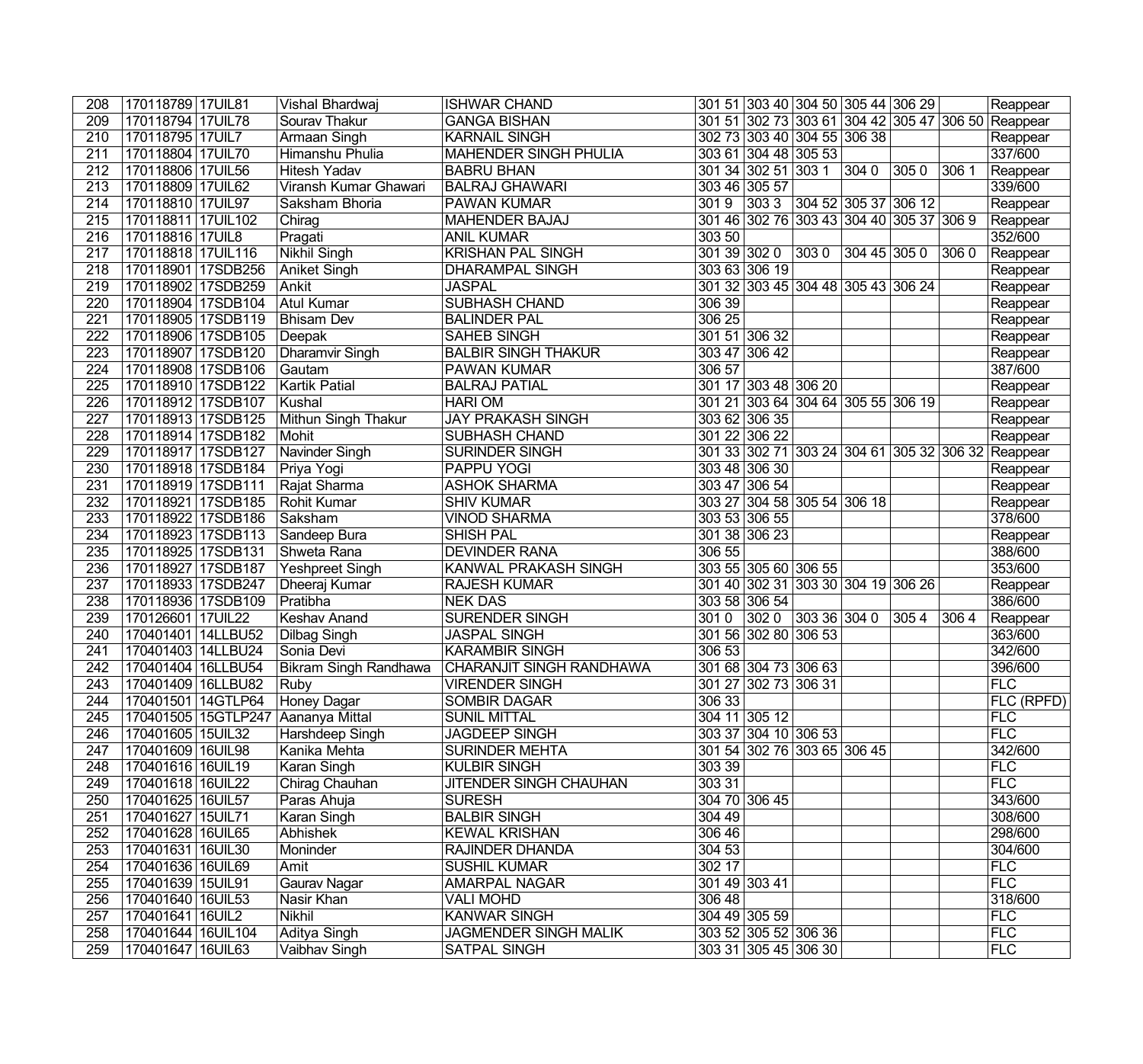| 260              | 170401650 16UIL102    | Abhishek                    | <b>RAMPAL</b>             |        | 301 68 306 27        |                                    |      |      |                                               | FLC                                               |
|------------------|-----------------------|-----------------------------|---------------------------|--------|----------------------|------------------------------------|------|------|-----------------------------------------------|---------------------------------------------------|
| 261              | 170401651 16UIL97     | Sawan                       | <b>RAJINDER</b>           |        | 303 56 304 45 306 9  |                                    |      |      |                                               | FLC                                               |
| 262              | 170401656 15UIL110    | Mandeep                     | <b>KARAMVEER SINGH</b>    |        |                      | 301 52 303 41 304 54 305 35        |      |      |                                               | FLC                                               |
| 263              | 170401657 15UIL102    | Hemant                      | <b>SURINDER</b>           | 303 36 |                      |                                    |      |      |                                               | FLC                                               |
| $\overline{264}$ | 170401660 16UIL5      | <b>Bhavya Sharma</b>        | <b>KAMLAJEET SHARMA</b>   |        |                      | 302 61 304 50 305 50 306 50        |      |      |                                               | FLC                                               |
| $\overline{265}$ | 170401662 15UIL54     | <b>Prajwal Walia</b>        | <b>JAGJIT SINGH WALIA</b> |        | 303 38 306 20        |                                    |      |      |                                               | FLC                                               |
| 266              | 170401663 14UIL102    | Anurag                      | <b>VIJENDER KOHLI</b>     | 306 29 |                      |                                    |      |      |                                               | 329/600                                           |
| 267              | 170401663 14UIL102    | Anurag                      | <b>VIJENDER KOHLI</b>     |        | 306 29               |                                    |      |      |                                               | FLC                                               |
| 268              | 170401664 16UIL109    | Arjeet Gaur                 | <b>SURENDER PAL GAUR</b>  | 301 59 |                      |                                    |      |      |                                               | 303/600                                           |
| 269              | 170401666 15DE17271   | Surinder Pal                | <b>GURMAIL SINGH</b>      |        |                      | 303 13 304 57 305 46 306 31        |      |      |                                               | FLC                                               |
| $\overline{270}$ | 170401668 15UIL33     | Sachin Pannu                | <b>KARAMBIR PANNU</b>     |        |                      | 301 33 303 9 304 11 305 10 306 10  |      |      |                                               | FLC                                               |
| 271              | 170401669 15UIL68     | Shubhankar Phulia           | <b>KRISHAN PHULIA</b>     | 301 45 |                      |                                    |      |      |                                               | 340/600                                           |
| $\overline{272}$ | 170401673 15UIL49     | Sidhant                     | <b>SANJEEV KUMAR</b>      | 306 10 |                      |                                    |      |      |                                               | Cancelled                                         |
| 273              | 170401675 16UIL35     | <b>Dushyant Singh</b>       | <b>RANDHIR SINGH</b>      |        |                      | 301 75 302 74 304 45 305 45 306 26 |      |      |                                               | FLC                                               |
| 274              | 170401680 16UIL100    | <b>Vivek</b>                | <b>KULDEEP SINGH</b>      |        | 305 48 306 26        |                                    |      |      |                                               | FLC                                               |
| $\overline{275}$ | 170401681 16UIL107    | Rohit                       | <b>RAJBIR SINGH</b>       |        |                      |                                    |      |      | 301 50 302 71 303 39 304 9 305 48 306 29 FLC  |                                                   |
| $\overline{276}$ | 170401682 16UIL83     | Akshay                      | <b>RAMESH</b>             |        |                      | 301 11 302 14 303 10 304 9         |      | 3050 | $ 3069\rangle$                                | <b>FLC</b>                                        |
| $\overline{277}$ | 170401683 16UIL71     | Mousam Kamal Selwal         | <b>HARPAL SELWAL</b>      | 30340  |                      |                                    |      |      |                                               | FLC                                               |
| $\overline{278}$ | 170401684 16UIL7      | Vikas Bajwa                 | <b>JOGINDER SINGH</b>     |        |                      | 301 46 302 49 305 61 306 25        |      |      |                                               | FLC                                               |
| 279              | 170401699 15UIL96     | Naveen Kumar                | <b>RAM NIWAS</b>          | 306 30 |                      |                                    |      |      |                                               | FLC                                               |
| 280              | 170401702 15UIL56     | Harish Bansal               | <b>RAJ KUMAR</b>          | 306 45 |                      |                                    |      |      |                                               | 314/600                                           |
| $\overline{281}$ | 170401703 14UIL45     | Shubham Yadav               | SATYAVIR SINGH YADAV      |        | 305 35 306 24        |                                    |      |      |                                               | FLC                                               |
| 282              | 170401706 15UIL82     | Harsh Harit                 | SOMDUTT SHARMA            | 303 50 |                      |                                    |      |      |                                               | 316/600                                           |
| 283              | 170401708 14UIL67     | Sonali                      | <b>SURINDER MOHAN</b>     |        | 302 13 303 0 304 0   |                                    | 3050 | 3060 |                                               | FLC                                               |
| 284              | 170401709   16UIL47   | Smit Kamboj                 | KRISHAN LAL KAMBOJ        |        | 301 49 303 36        |                                    |      |      |                                               | FLC                                               |
| 285              | 170401802 15SDB91     | Hirdesh Kumar Singh         | R K S TOMAR               |        |                      |                                    |      |      | 301 63 302 18 303 18 304 18 305 19 306 26 FLC |                                                   |
| 286              | 170401806 14SDB203    | Kunal Gandhi                | <b>RAJ KUMAR GANDHI</b>   | 306 25 |                      |                                    |      |      |                                               | <b>FLC</b>                                        |
| $\overline{287}$ | 170401807 14SDB377    | Roseleen                    | <b>AMARJIT SINGH</b>      |        |                      | 302 71 304 68 306 28               |      |      |                                               | FLC                                               |
| 288              | 170401808 14SDB355    | <b>Prabhjot Singh Thind</b> | <b>DARSHAN SINGH</b>      |        |                      | 302 75 303 17 304 18 305 18 306 17 |      |      |                                               | FLC                                               |
| 289              | 170401809 14SDB188    | Sidharth                    | <b>MANOJ KUMAR</b>        |        | 301 25 304 84        |                                    |      |      |                                               | FLC                                               |
| 290              | 170401810 14SDB189    | Anant                       | <b>MANGE RAM</b>          |        | 301 46 304 74        |                                    |      |      |                                               | FLC                                               |
| 291              | 170401811 14SDB191    | Rajat Sandhu                | <b>BAJINDER SINGH</b>     |        | 301 58 304 79        |                                    |      |      |                                               | 396/600                                           |
| 292              | 170401813 14SDB356    | Jatin Sachdeva              | <b>ROMESH SACHDEVA</b>    | 306 34 |                      |                                    |      |      |                                               | FLC                                               |
| 293              | 170401821 16SDB40     | Nikhil Sharma               | <b>PRADEEP SHARMA</b>     |        |                      | 301 48 302 18 303 53               |      |      |                                               | FLC                                               |
| 294              | 170401822 16SDB35     | Mandeep                     | <b>SURESH</b>             |        |                      |                                    |      |      |                                               | 301 57 302 82 303 60 304 77 305 71 306 55 407/600 |
| 295              | 170401823 16SDB19     | Devender                    | <b>RAMPHAL</b>            |        | 302 18 306 54        |                                    |      |      |                                               | FLC                                               |
|                  | 296 170401824 16SDB12 | Shubham Kumar               | <b>SURESH KUMAR</b>       |        |                      |                                    |      |      | 301 45 302 69 303 39 304 72 305 54 306 33 FLC |                                                   |
| 297              | 170401826 15SDB78     | Amitabh                     | <b>JAGJEET SINGH</b>      |        |                      | 301 30 302 65 304 69 306 27        |      |      |                                               | <b>FLC</b>                                        |
| 298              | 170401827 15SDB112    | Siddharth Nandal            | RAJENDER KUMAR NANDAL     |        |                      | 301 44 303 19 304 76 305 71 306 54 |      |      |                                               | FLC                                               |
| 299              | 171141027 15LLBU73    | Dilsher Singh               | <b>HARMIT SINGH</b>       |        |                      | 304 75 305 55 306 55               |      |      |                                               | 385/600                                           |
| 300              | 171141028 15LLBU23    | Paramjeet Kaur              | <b>CHARAN SINGH</b>       |        | 301 63 304 17 306 17 |                                    |      |      |                                               | FLC                                               |
| 301              | 171937001 17GTLP1     | Aakarshan                   | <b>YASHPAL</b>            | 306 31 |                      |                                    |      |      |                                               | Reappear                                          |
| 302              | 172142012   17BLK5    | Kamal Sharma                | <b>RAJBIR SHARMA</b>      |        | 301 53 306 30        |                                    |      |      |                                               | Reappear                                          |
| 303              | 175046802 15NH411     | Ajay Chahal                 | <b>RAM AVTAR CHAHAL</b>   | 301 63 |                      |                                    |      |      |                                               | 368/600                                           |
| 304              | 175046804 16LLBU20    | Prashant Chouhan            | <b>MALKHAN SINGH</b>      | 306 62 |                      |                                    |      |      |                                               | 340/600                                           |
| 305              | 175046805 16LLBU17    | Shubham                     | <b>RAJVIR</b>             | 30275  |                      |                                    |      |      |                                               | 359/600                                           |
| 306              | 175046807   15LLBU22  | Priyanka Sharma             | <b>SUBHASH CHAND</b>      | 301 63 |                      |                                    |      |      |                                               | 377/600                                           |
| 307              | 175046808 16LLBU81    | Gurpreet Singh              | <b>HARBHAJAN SINGH</b>    |        | 301 41 303 55 306 52 |                                    |      |      |                                               | <b>FLC</b>                                        |
| 308              | 175046813 16LLBU19    | Rohan Sharma                | <b>SUSHIL SHARMA</b>      |        | 301 37 306 53        |                                    |      |      |                                               | FLC                                               |
| 309              | 175046815 16LLBU16    | Sunil Kumar                 | PARKASH CHAND             |        | 302 76 306 26        |                                    |      |      |                                               | FLC                                               |
| 310              | 175046817 15LLBU10    | Rabina Devi                 | <b>KULDEEP SINGH</b>      | 30157  |                      |                                    |      |      |                                               | 361/600                                           |
| 311              | 175046820 15LLBU14    | Shubham Singh               | <b>RAM CHANDER</b>        | 306 17 |                      |                                    |      |      |                                               | Cancelled                                         |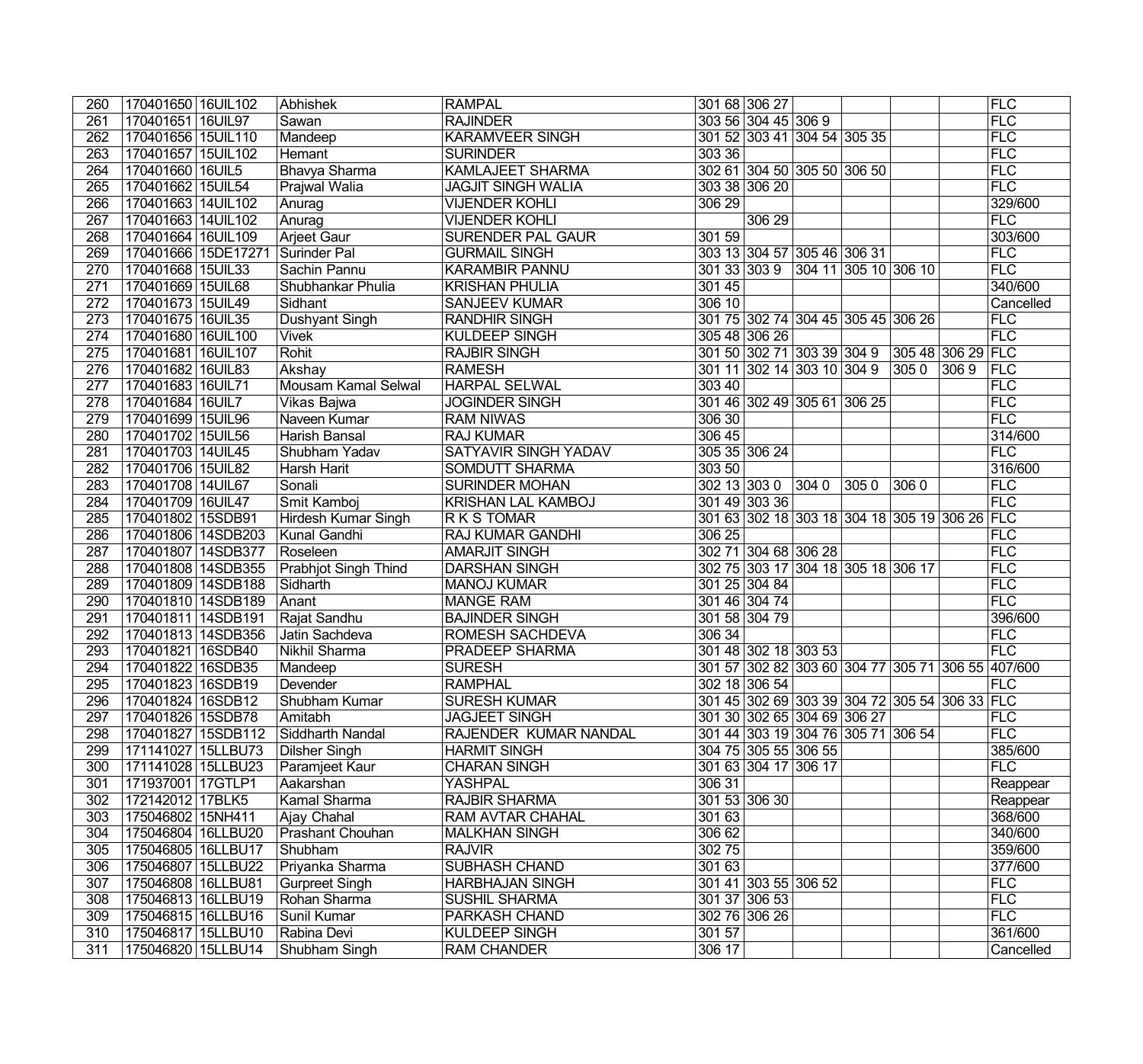| 312              | 175046822   15LLBU9                 |          | Anju Devi              | <b>BALJEET SINGH</b>         | 306 53        |                                           |  |                                               | 355/600    |
|------------------|-------------------------------------|----------|------------------------|------------------------------|---------------|-------------------------------------------|--|-----------------------------------------------|------------|
| 313              | 175046824 15LLBU17                  |          | Vishal                 | <b>RAMESH CHAND</b>          | 303 56 306 52 |                                           |  |                                               | 355/600    |
| 314              | 175046828 16LLBU80                  |          | Sahil Kumar            | <b>HUKAM CHAND</b>           |               | 305 49 306 54                             |  |                                               | FLC        |
| 315              | 175046829 16LLBU24                  |          | Happy                  | <b>RANJEET SINGH</b>         |               | 301 46 303 55 306 52                      |  |                                               | FLC        |
| 316              | 175046831 16LLBU12                  |          | <b>Aman Kumar</b>      | <b>RAM RATTAN</b>            | 303 54        |                                           |  |                                               | 319/600    |
| 317              | 175046833 16LLBU18                  |          | Purav                  | <b>SUBHASH CHAND</b>         | 301 59        |                                           |  |                                               | 354/600    |
| 318              | 175046838 16LLBU45                  |          | Manpreet Singh         | <b>INDERJEET SINGH</b>       | 30153         |                                           |  |                                               | 356/600    |
| 319              | 175046904 15GTLP149 Youdhveer Singh |          |                        | <b>RAJROOP SINGH</b>         | 30153         |                                           |  |                                               | 315/600    |
| 320              | 175046907                           | 16GTLP18 | Aakash Rawal           | <b>KRISHAN KUMAR</b>         |               | 301 55 303 38 306 48                      |  |                                               | FLC        |
| $\overline{321}$ | 175046908 16GTLP3                   |          | Anil                   | <b>JANESHWAR</b>             |               | 301 48 303 43 305 46 306 31               |  |                                               | FLC        |
| $\overline{322}$ | 175046909 16GTLP5                   |          | Ashu                   | <b>DALIP</b>                 |               | 303 59 306 48                             |  |                                               | 299/600    |
| 323              | 175046911 15GTLP204 Randeep Singh   |          |                        | <b>JOGINDER SINGH</b>        | 301 60        |                                           |  |                                               | 372/600    |
| $\overline{324}$ | 175046912 15GTLP245 Naveen Rana     |          |                        | <b>JAGMENDER SINGH</b>       | 301 58        |                                           |  |                                               | 327/600    |
| 325              | 175046913 15GTLP145 Vishal          |          |                        | <b>PAWAN SINGH</b>           | 306 49        |                                           |  |                                               | 311/600    |
| 326              | 175046914 16GTLP15                  |          | Ravi                   | <b>VINOD GOSWAMI</b>         | 303 59        |                                           |  |                                               | 341/600    |
| 327              | 175046915 15GTLP177 Akshay Beniwal  |          |                        | <b>BALJINDER SINGH</b>       |               | 303 49 306 13                             |  |                                               | <b>FLC</b> |
| $\overline{328}$ | 175046916 16GTLP23                  |          | Deepak Kumar           | <b>SUBHASH SINGH</b>         | 303 58 306 47 |                                           |  |                                               | 300/600    |
| 329              | 175046917 16GTLP31                  |          | Jatin Kamboj           | <b>RAJESH KUMAR</b>          |               | 303 67 306 35                             |  |                                               | FLC        |
| 330              | 175046920 16GTLP20                  |          | Akash Bansal           | <b>ASHOK KUMAR</b>           |               | 303 45 304 14 306 16                      |  |                                               | FLC        |
| 331              | 175046927 16GTLP6                   |          | Dinesh                 | <b>JAGBIR</b>                |               |                                           |  | 301 40 302 46 303 32 304 23 305 22 306 20 FLC |            |
| 332              | 175046930 15GTLP125 Jishnu Kaushik  |          |                        | <b>PAWAN</b>                 | 303 38        |                                           |  |                                               | FLC        |
| 333              | 175046931 15GTLP120 Deepak Kumar    |          |                        | <b>RAMESH KUMAR</b>          | 306 24        |                                           |  |                                               | FLC        |
| $\overline{334}$ | 175047007 14UIL92                   |          | Monika Malhotra        | <b>MUKESH KUMAR</b>          | 305 37        |                                           |  |                                               | FLC        |
| 335              | 175047012 16UIL81                   |          | Navender               | <b>RAJ KUMAR</b>             |               | 301 15 302 75 303 22 304 41 305 42 306 37 |  |                                               | <b>FLC</b> |
| 336              | 175047014 15UIL116                  |          | Dixant Kashyap         | <b>DAYAL SINGH</b>           | 303 45        |                                           |  |                                               | 298/600    |
| 337              | 175047015 15UIL47                   |          | <b>Amit Kumar</b>      | <b>SURENDER SINGH</b>        | 303 44        |                                           |  |                                               | <b>FLC</b> |
| 338              | 175047017 12DSK565                  |          | <b>Shivneet Attry</b>  | <b>CHARAN SINGH</b>          |               | 303 54 305 52 306 26                      |  |                                               | FLC        |
| 339              | 175047020 15UIL7                    |          | <b>Tejinder Rana</b>   | <b>JATINDER SINGH</b>        | 303 50        |                                           |  |                                               | 313/600    |
| 340              | 175047023 14UIL32                   |          | Rishabh                | <b>KRISHAN LAL</b>           |               |                                           |  | 301 46 302 47 303 17 304 39 305 36 306 20 FLC |            |
| 341              | 175047101 16BLK30                   |          | <b>Bharti Ahlawat</b>  | <b>MANJIT SINGH</b>          | 304 56        |                                           |  |                                               | 345/600    |
| $\overline{342}$ | 175047102 14SGM53                   |          | <b>Uday Singh</b>      | <b>RANDHIR SINGH</b>         |               | 303 24 304 54 306 50                      |  |                                               | FLC        |
| $\overline{343}$ | 175047103 16BLK32                   |          | Ankit                  | <b>DHANBIR SINGH</b>         | 3014          | 303 17 304 16 305 51 306 35               |  |                                               | FLC        |
| 344              | 175047104 16BLK35                   |          | Aman                   | <b>VIJAY SINGH</b>           | 306 32        |                                           |  |                                               | FLC        |
| 345              | 175047201 16SDB27                   |          | Abhijit Singh Matharu  | <b>ANOOP SINGH MATHARU</b>   |               | 302 80 303 64 304 64                      |  |                                               | 379/600    |
| 346              | 175047203 16SDB305                  |          | Arpit Aggarwal         | <b>NAVEEN KUMAR</b>          |               | 301 40 302 28 303 22 304 22 305 18        |  |                                               | FLC        |
| 347              | 175047204 16SDB285                  |          | Punit Saini            | <b>RAKESH SAINI</b>          | 30154         |                                           |  |                                               | 330/600    |
| 348              | 175047205 16SDB3                    |          | Deepa Rani             | <b>RULDA RAM</b>             | 306 31        |                                           |  |                                               | <b>FLC</b> |
| 349              | 175047206 16SDB32                   |          | <b>Gurkeerat Singh</b> | <b>BHUPINDER SINGH</b>       |               | 301 47 302 76 306 22                      |  |                                               | <b>FLC</b> |
| 350              | 175047207 16SDB7                    |          | Mahima Rana            | <b>NARENDER PAL</b>          |               | 301 42 302 81 306 29                      |  |                                               | <b>FLC</b> |
| 351              | 175047208 16SDB36                   |          | Manish Kumar           | <b>SADHU RAM</b>             |               | 301 44 303 46 306 31                      |  |                                               | FLC        |
| 352              | 175047210 16SDB42                   |          | Sachin                 | <b>PURAN CHAND</b>           |               | 302 69 303 56 304 76                      |  |                                               | 374/600    |
| 353              | 175047211   16SDB44                 |          | Sakshi Bhanvra         | <b>DINESH KUMAR</b>          | 303 47        |                                           |  |                                               | FLC        |
| 354              | 175047212 16SDB47                   |          | Saurav Sharma          | <b>SURINDER KUMAR SHARMA</b> |               | 302 75 306 39                             |  |                                               | FLC        |
| 355              | 175047213 16SDB13                   |          | Shubham Sharma         | <b>SATPAL SHARMA</b>         |               |                                           |  | 301 47 302 27 303 53 304 69 305 53 306 31 FLC |            |
| 356              | 175047214   16SDB14                 |          | Sonia Rani             | <b>BALBIR SINGH</b>          |               | 301 42 302 80 306 26                      |  |                                               | <b>FLC</b> |
| 357              | 175047215 16SDB16                   |          | Sukhdev                | <b>BALBIR SINGH</b>          |               | 302 18 303 65                             |  |                                               | <b>FLC</b> |
| 358              | 175047216   16SDB314                |          | <b>Tarun Sharma</b>    | <b>ASHWANI KUMAR</b>         |               | 303 55 304 68 306 54                      |  |                                               | 337/600    |
| 359              | 175047218 16SDB53                   |          | Rohan Kumar            | <b>RAJ KUMAR</b>             |               |                                           |  | 301 55 302 62 303 20 304 18 305 17 306 29 FLC |            |
| 360              | 175047219 16SDB56                   |          | Deepak Aggarwal        | <b>SUBHASH AGGARWAL</b>      | 302 86        |                                           |  |                                               | 390/600    |
| 361              | 175047220 16SDB57                   |          | <b>Gaurav Prateek</b>  | <b>BALKAR SINGH</b>          |               | 302 70 303 32 305 54 306 18               |  |                                               | FLC        |
| 362              | 175047221 16SDB23                   |          | Vishal                 | <b>AMARNATH</b>              |               |                                           |  | 301 54 302 63 303 21 304 54 305 36 306 19 FLC |            |
| 363              | 175047222 16SDB24                   |          | <b>Vivek Sharma</b>    | TOSHINDER SHARMA             |               | 301 57 303 54                             |  |                                               | 331/600    |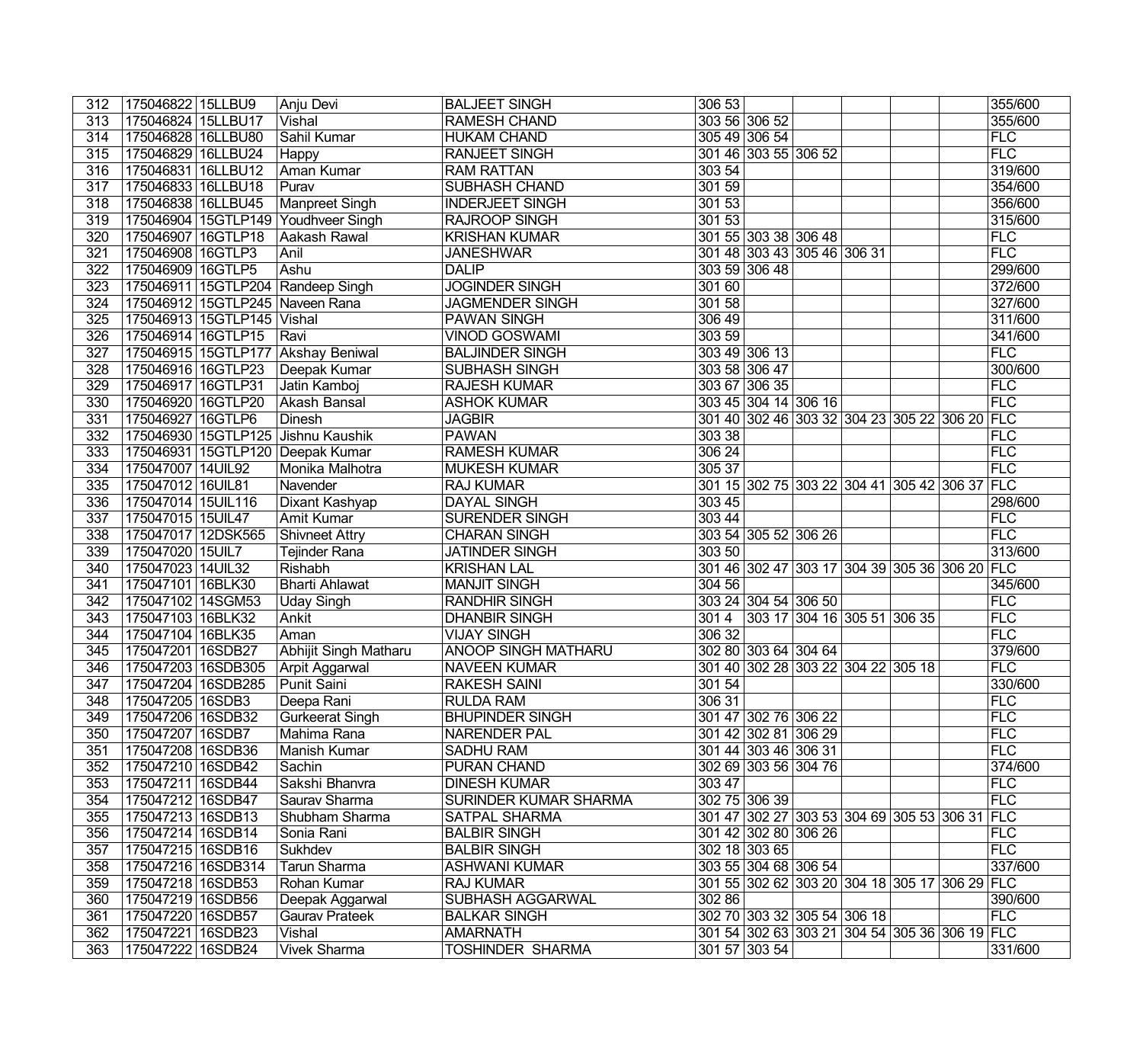| 364              |                      | 175047223   16SDB312           | Renu Rani                 | <b>RAJENDER KUMAR</b>      | 302 80                                             |                |                |      |      | 377/600    |
|------------------|----------------------|--------------------------------|---------------------------|----------------------------|----------------------------------------------------|----------------|----------------|------|------|------------|
| 365              | 175047224 15SDB104   |                                | Rohit Kumar               | <b>BHARAT KUMAR</b>        | 303 54 306 36                                      |                |                |      |      | FLC        |
| 366              | 175047226 15SDB84    |                                | Abhishek Kumar            | <b>ASHOK KUMAR</b>         | 304 69                                             |                |                |      |      | 350/600    |
| 367              | 175047228 15SDB89    |                                | Birendra Singh            | <b>CHARANJIT SINGH</b>     | 302 15 303 34 304 15 305 15 306 51                 |                |                |      |      | FLC        |
| 368              | 175047229 15SDB93    |                                | <b>Kunal Singh</b>        | <b>INDERJIT PAL SINGH</b>  | 303 42 306 36                                      |                |                |      |      | FLC        |
| 369              | 175047231 15SDB71    |                                | Munish Kumar              | <b>SURESH KUMAR</b>        | 301 39 302 59 303 19 306 18                        |                |                |      |      | FLC        |
| $\overline{370}$ | 175047232 15SDB107   |                                | <b>Ujjwal Singh</b>       | <b>SATBIR SINGH</b>        | 301 57 306 36                                      |                |                |      |      | FLC        |
| 371              | 175047234 15SDB100   |                                | Ankit                     | <b>JITENDER</b>            | 303 22 304 68 305 40 306 19                        |                |                |      |      | FLC        |
| $\overline{372}$ | 175047235 15SDB113   |                                | Amzad Ali                 | <b>FURKAN ALI</b>          | 306 40                                             |                |                |      |      | FLC        |
| $\overline{373}$ | 175047236   15SDB214 |                                | <b>Amit Kumar</b>         | <b>VINOD KUMAR</b>         | 30141                                              |                |                |      |      | FLC        |
| $\overline{374}$ | 175047239 14SDB215   |                                | Rishabh Partap Rana       | <b>PARDEEP RANA</b>        | 301 53                                             |                |                |      |      | 322/600    |
| 375              | 175047240 14SDB347   |                                | Pritima Gandhi            | <b>VED GANDHI</b>          | 302 77 303 58 304 76 306 37                        |                |                |      |      | FLC        |
| 376              | 175047246 16SDB1     |                                | Anjali                    | <b>JASMER SINGH</b>        | 30170                                              |                |                |      |      | 382/600    |
| $\overline{377}$ | 175047251 16SDB41    |                                | Ravina Rani               | <b>JAGDISH CHANDER</b>     | 303 50                                             |                |                |      |      | FLC        |
| 378              | 175047253 16SDB11    |                                | <b>Vikrant Singh</b>      | <b>JOGINDER SINGH</b>      | 306 60                                             |                |                |      |      | 353/600    |
| 379              | 175047254 16SDB49    |                                | <b>Sushant Gupta</b>      | <b>RAVI GUPTA</b>          | 306 54                                             |                |                |      |      | 321/600    |
| 380              | 175047256 15SDB86    |                                | Arun Gupta                | <b>SANJEEV KUMAR</b>       | 306 18                                             |                |                |      |      | FLC        |
| 381              | 175047257 15SDB218   |                                | Chetna                    | <b>SANDEEP RANA</b>        | 301 40 304 82                                      |                |                |      |      | FLC        |
| 382              | 175047258 15SDB92    |                                | Jitender Verma            | <b>KHEM CHAND VERMA</b>    | 303 62                                             |                |                |      |      | 333/600    |
| 383              | 175047259 15SDB98    |                                | Prabhash Kumar Prabhat    | <b>JEEBACHH PODDAR</b>     | 301 25 302 66 304 75 306 12                        |                |                |      |      | FLC        |
| 384              | 176017501 16UIL38    |                                | Kanwar Harnoor Singh      | <b>DARSHAN SINGH</b>       | 3010<br>$ 3020\rangle$                             |                | 30315304383068 |      |      | FLC        |
| 385              | 176017502 16UIL15.   |                                | Sanchita                  | <b>KAMAL KISHORE</b>       | 30378                                              |                |                |      |      | 443/600    |
| 386              | 176017601 17SDB128   |                                | Nima Tshering             | <b>SAMTEN LA</b>           | 301 57 303 41 306 27                               |                |                |      |      | FLC        |
| 387              | 176017602 17SDB124   |                                | Kritika                   | <b>SHIV DAYAL</b>          | 306 62                                             |                |                |      |      | 400/600    |
| 388              | 176017604 17SDB115   |                                | Sunita Devi               | <b>ROSHAN LAL</b>          | 306 33                                             |                |                |      |      | FLC        |
| 389              | 176047605 17SDB134   |                                | Sajal Jain                | <b>SUNIL JAIN</b>          | 306 18                                             |                |                |      |      | <b>FLC</b> |
| 390              | 176135302 16LLBU28   |                                | $\overline{\text{Pinki}}$ | <b>JAGDISH KUMAR</b>       | 301 41 306 54                                      |                |                |      |      | FLC        |
| 391              | 176135304 16LLBU15   |                                | Kartik Manchal            | <b>VINOD KUMAR</b>         | 303 40                                             |                |                |      |      | FLC        |
| 392              | 176135305 16LLBU22   |                                | Anjali Devi               | <b>KAKU RAM</b>            | 301 41 302 75 303 57 304 74 306 35                 |                |                |      |      | FLC        |
| 393              | 176135309 16LLBU21   |                                | Kavita                    | <b>VINOD KUMAR</b>         | 305 63                                             |                |                |      |      | 369/600    |
| 394              | 176135310 16LLBU23   |                                | Mohit Kumar               | <b>OM PARKASH</b>          | 301 44 303 18 304 17 305 16 306 56                 |                |                |      |      | FLC        |
| 395              | 176135313 16LLBU29   |                                | Mohini                    | <b>RAM KUMAR</b>           | 303 66 304 70 306 34                               |                |                |      |      | FLC        |
| 396              | 176135315 16LLBU78   |                                | Rahul Kumar               | <b>JAI BHAGWAN</b>         | 301 41 302 75 303 54 304 62 305 61 306 58 FLC      |                |                |      |      |            |
| 397              | 176135409 16GTLP12   |                                | Parvinder Rana            | <b>BIJENDER RANA</b>       | 301 36 302 41 303 49 304 22 305 60 306 23 FLC      |                |                |      |      |            |
| 398              | 176135414 16GTLP11   |                                | Parteek Rana              | <b>CHAMAN SINGH</b>        | 301 42 302 22 303 21 304 19 305 10 306 20 FLC      |                |                |      |      |            |
| 399              | 176135421 16GTLP29   |                                | Ishan Ahuja               | <b>SAGAR AHUJA</b>         | 302 66 303 31 306 32                               |                |                |      |      | <b>FLC</b> |
|                  |                      | 400 176135440 15GTLP146 Vishal |                           | <b>SHIV KUMAR</b>          | 303 49 304 14 305 13 306 29                        |                |                |      |      | FLC        |
| 401              |                      | 176135442 15GTLP147            | Yash Saluja               | <b>RAMESH KUMAR SALUJA</b> | 303 61                                             |                |                |      |      | 376/600    |
| 402              | 176135702 16SDB15    |                                | Sonia                     | <b>KARTAR CHAND</b>        | 302 60 304 58 306 28                               |                |                |      |      | <b>FLC</b> |
| 403              | 176135704 16SDB55    |                                | Gulafsha Malik            | <b>HAMID KHAN</b>          | 301 45 302 81 304 72                               |                |                |      |      | FLC        |
| 404              | 176135708 15SDB111   |                                | Vishal Rai                | <b>JASWINDER SINGH</b>     | 301 13 304 0 305 13 306 13                         |                |                |      |      | FLC        |
| 405              | 176135715 16SDB339   |                                | Sahil Dhingra             | <b>KEWAL DHINGRA</b>       | $ 3020\rangle$<br>3010                             | $ 3030\rangle$ | $ 3040\rangle$ | 3050 | 3060 | Absent     |
| 406              | 176135718 16SDB48    |                                | Sumitra                   | <b>BALJIT SINGH</b>        | 301 55 303 47 304 53 306 34                        |                |                |      |      | FLC        |
| 407              | 180108801   18LLBU10 |                                | Shivani                   | <b>NAND KISHOR</b>         | 301 59 302 80 303 63 304 55 305 69 306 36 Reappear |                |                |      |      |            |
| 408              | 180108803 18LLBU49   |                                | Aryan Harit               | <b>SURENDER</b>            | 301 62 302 74 303 53 304 54 305 59 306 40 Reappear |                |                |      |      |            |
| 409              | 180108804 12ECR140   |                                | Mohit Duhan               | SATBIR SINGH DUHAN         | 301 72 302 80 303 66 304 53 305 77 306 57 410/600  |                |                |      |      |            |
| 410              | 180108805 18LLBU18   |                                | Judgepreet                | <b>DARSHAN LAL</b>         | 301 61 302 69 303 70 304 55 305 55 306 52 367/600  |                |                |      |      |            |
| 411              | 180108806 18LLBU5    |                                | Vatanpreet Singh          | <b>GURVINDER SINGH</b>     | 301 69 302 74 303 70 304 58 305 64 306 53 393/600  |                |                |      |      |            |
| 412              | 180108807 18LLBU19   |                                | Versha Rani               | <b>KULDEEP SINGH</b>       | 301 70 302 77 303 67 304 60 305 64 306 54 397/600  |                |                |      |      |            |
| 413              | 180108808 18LLBU36   |                                | Komal                     | <b>RAM KARAN</b>           | 301 57 302 77 303 69 304 77 305 57 306 51 393/600  |                |                |      |      |            |
| 414              | 180108809 18LLBU3    |                                | <b>Princepreet Singh</b>  | <b>BALWINDER SINGH</b>     | 301 59 302 70 303 56 304 60 305 55 306 52 357/600  |                |                |      |      |            |
| 415              | 180108810 18LLBU46   |                                | Abhishek Garg             | <b>RAKESH GUPTA</b>        | 301 73 302 77 303 70 304 69 305 67 306 56 417/600  |                |                |      |      |            |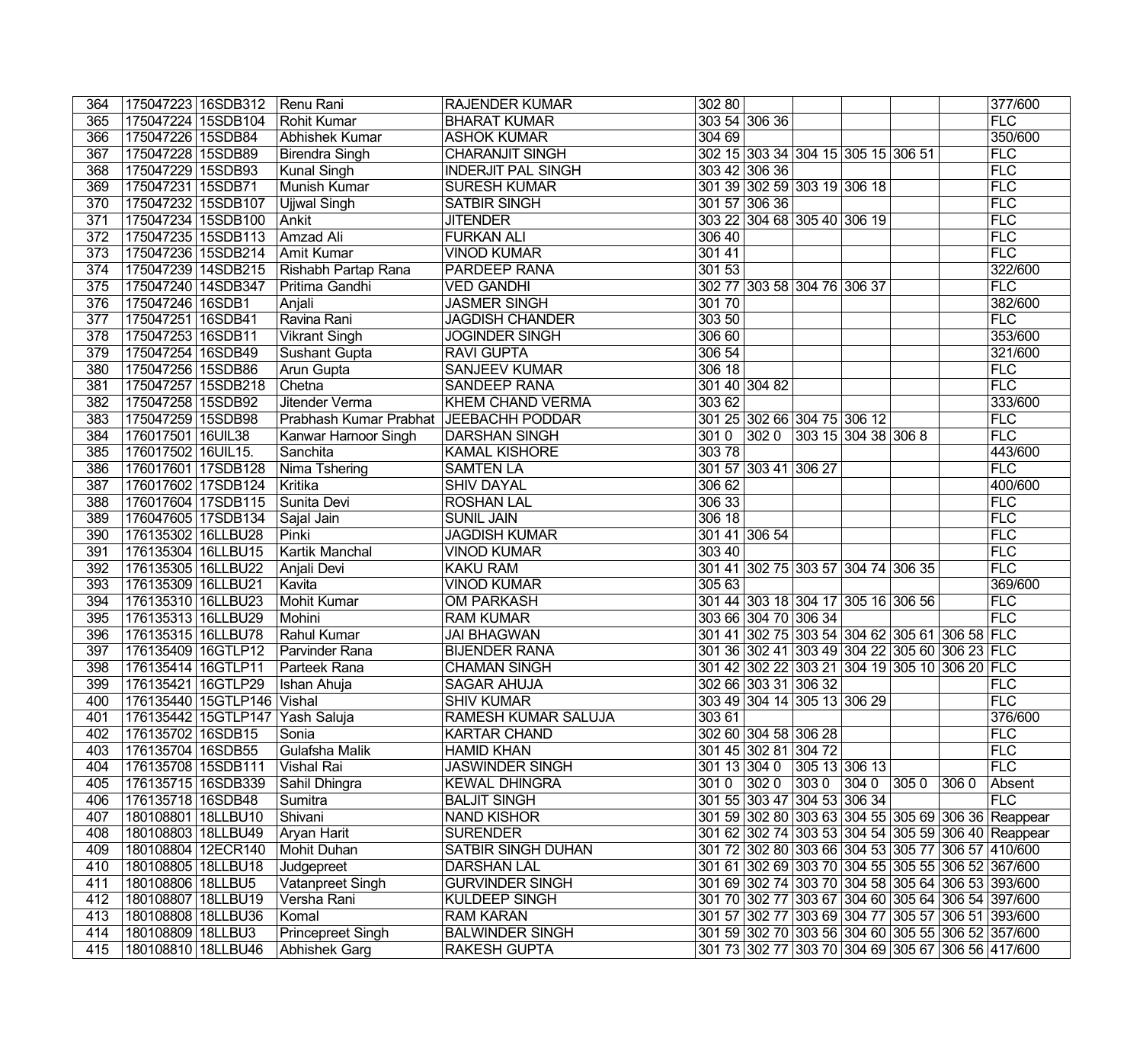| 416 | 180108811 18LLBU45   | Abhay Saini                             | <b>ASHOK SAINI</b>      |  | 301 77 302 77 303 66 304 57 305 71 306 59 412/600    |  |
|-----|----------------------|-----------------------------------------|-------------------------|--|------------------------------------------------------|--|
| 417 | 180108815 18LLBU14   | Preeti                                  | <b>MAHENDER PAL</b>     |  | 301 53 302 68 303 68 304 55 305 71 306 53 373/600    |  |
| 418 | 180108816 18LLBU8    | Sagar Kumar                             | <b>GURMEJ</b>           |  | 301 44 302 75 303 52 304 53 305 50 306 50 Reappear   |  |
| 419 | 180108817 18LLBU21   | Navneet Singh                           | <b>BALBIR SINGH</b>     |  | 301 52 302 57 303 51 304 41 305 51 306 34 Reappear   |  |
| 420 | 180108818 18LLBU23   | Satnam Singh                            | <b>DAYA SINGH</b>       |  | 301 46 302 62 303 52 304 55 305 53 306 38 Reappear   |  |
| 421 | 180108819 18LLBU17   | Harsh                                   | <b>BALWINDER SINGH</b>  |  | 301 15 302 16 303 17 304 17 305 17 306 16 Reappear   |  |
| 422 | 180108820 18LLBU34   | <b>Chander Shekhar</b>                  | <b>AMAR NATH</b>        |  | 301 14 302 14 303 14 304 13 305 14 306 15 Reappear   |  |
| 423 | 180108821 18LLBU50   | Devansh Sharma                          | NARAYAN DUTT SHARMA     |  | 301 57 302 73 303 54 304 56 305 57 306 53 355/600    |  |
| 424 | 180108822 18LLBU11   | Sajan Kumar                             | <b>SUBHASH CHAND</b>    |  | 301 53 302 78 303 55 304 58 305 62 306 39 Reappear   |  |
| 425 | 180108823   18LLBU65 | Durgesh Dixit                           | <b>SHIV NARAYAN</b>     |  | 301 61 302 72 303 57 304 58 305 65 306 52 370/600    |  |
| 426 | 180108824 18LLBU53   | Gautam                                  | <b>RAJ KUMAR</b>        |  | 301 45 302 54 303 19 304 19 305 26 306 18 Reappear   |  |
| 427 | 180108825 18LLBU64   | Abhishek                                | <b>JAI NARAYAN</b>      |  | 301 42 302 70 303 41 304 52 305 51 306 52 Reappear   |  |
| 428 | 180108827   18LLBU25 | Akhil                                   | <b>SANJEEV KUMAR</b>    |  | 301 57 302 79 303 76 304 54 305 65 306 36 Reappear   |  |
| 429 | 180108829 18LLBU9    | Deepak Punia                            | SAROOP SINGH            |  | 301 51 302 77 303 63 304 57 305 65 306 34 Reappear   |  |
| 430 | 180108830 18LLBU44   | Shivam Rani Jaglan                      | VIJENDER KUMAR JAGLAN   |  | 301 73 302 78 303 64 304 59 305 72 306 17 Reappear   |  |
| 431 | 180108831 18LLBU51   | Sagarika Prabhaker                      | RAJENDER PRABHAKER      |  | 301 62 302 78 303 52 304 59 305 53 306 38 Reappear   |  |
| 432 | 180108832 18LLBU72   | Raman Kumar                             | <b>RAJBIR</b>           |  | 301 14 302 65 303 60 304 71 305 64 306 20 Reappear   |  |
| 433 | 180108834 18LLBU22   | Parth                                   | <b>RANDHIR SINGH</b>    |  | 301 42 302 70 303 43 304 59 305 39 306 31 Reappear   |  |
| 434 | 180108836 18LLBU47   | Omkar                                   | <b>TEJPAL</b>           |  | 301 69 302 62 303 38 304 64 305 51 306 41 Reappear   |  |
| 435 | 180108838 18LLBU26   | Neha                                    | <b>RAM KARAN</b>        |  | 301 41 302 76 303 53 304 63 305 52 306 33 Reappear   |  |
| 436 | 180108839 18LLBU68   | Anjali Rani                             | <b>RAKESH KUMAR</b>     |  | 301 77 302 81 303 78 304 78 305 70 306 54 443/600    |  |
| 437 | 180108840 18LLBU6    | Upasana Gill                            | <b>SANJAY KUMAR</b>     |  | 301 28 302 25 303 21 304 54 305 25 306 17 Reappear   |  |
| 438 | 180108843 18LLBU13   | Ritika                                  | <b>SUKHBIR</b>          |  | 301 64 302 82 303 78 304 78 305 75 306 61 443/600    |  |
| 439 | 180108845 18LLBU15   | Nishika                                 | <b>RAJINDER KUMAR</b>   |  | 301 63 302 79 303 76 304 80 305 71 306 53 427/600    |  |
| 440 | 180108847 17SAA743   | Sachin                                  | <b>GURMEJ</b>           |  | 301 52 302 51 303 43 304 26 305 58 306 20 Reappear   |  |
| 441 | 180108848 18LLBU7    | Rahul Sharma                            | <b>LOKESH KUMAR</b>     |  | 301 63 302 77 303 55 304 70 305 63 306 52 385/600    |  |
| 442 | 180108849 18LLBU2    | Ashish                                  | <b>JAI PAL SINGH</b>    |  | 301 39 302 70 303 52 304 70 305 44 306 53 Reappear   |  |
| 443 | 180108850 18LLBU32   | Vijay                                   | <b>SURESH KUMAR</b>     |  | 301 15 302 17 303 15 304 16 305 15 306 16 Reappear   |  |
| 444 | 180108851 18LLBU12   | Deepak Kumar                            | <b>DHOOP SINGH</b>      |  | 301 15 302 16 303 16 304 17 305 15 306 16 Reappear   |  |
| 445 | 180108852 18LLBU31   | Kajal                                   | <b>DHARAMVEER</b>       |  | 301 38 302 81 303 60 304 55 305 67 306 18 Reappear   |  |
| 446 | 180108856 18LLBU48   | Srishti Bhardwaj                        | <b>VIKAS BHARDWAJ</b>   |  | 301 64 302 59 303 42 304 39 305 45 306 53 Reappear   |  |
| 447 | 180108857            | Uday Vir Chandela                       | <b>JAIPAL CHANDELA</b>  |  | 301 15 302 15 303 15 304 16 305 16 306 15 RL (Regn.) |  |
| 448 | 180108860 18LLBU55   | Satyam Jindal                           | <b>KRISHAN</b>          |  | 301 35 302 51 303 29 304 52 305 29 306 28 Reappear   |  |
| 449 | 180108861 18LLBU42   | Ravinder                                | <b>RAM MEHER</b>        |  | 301 22 302 34 303 23 304 21 305 26 306 16 Reappear   |  |
| 450 | 180108901 18GTLP25   | Akshat Aggarwal                         | PANKAJ KUMAR AGGARWAL   |  | 301 57 302 76 303 59 304 54 305 63 306 36 Reappear   |  |
| 451 | 180108902 18GTLP45   | Naman                                   | <b>SHYAM SUNDER</b>     |  | 301 69 302 76 303 60 304 58 305 62 306 31 Reappear   |  |
| 452 | 180108903 18GTLP28   | Ashu Kumar                              | <b>RAJESH KUMAR</b>     |  | 301 70 302 77 303 65 304 58 305 80 306 68 423/600    |  |
| 453 | 180108904 18GTLP51   | Rakhi Kaushik                           | <b>SURESH KAUSHIK</b>   |  | 301 62 302 69 303 64 304 51 305 59 306 50 360/600    |  |
| 454 | 180108905 18GTLP16   | Rounak Sharma                           | <b>SIYA RAM</b>         |  | 301 58 302 63 303 59 304 49 305 42 306 55 Reappear   |  |
| 455 | 180108906 18GTLP29   | Bhanu Partap Saini                      | <b>JAIPARKASH SAINI</b> |  | 301 58 302 76 303 63 304 56 305 62 306 61 381/600    |  |
| 456 | 180108907 18GTLP157  | Diksha Aggarwal                         | PAWAN AGGARWAL          |  | 301 60 302 72 303 65 304 53 305 60 306 50 365/600    |  |
| 457 | 180108908 18GTLP52   | Ranjeeta                                | <b>RAJESH SAINI</b>     |  | 301 59 302 79 303 61 304 57 305 58 306 59 378/600    |  |
| 458 | 180108910 18GTLP8    | Manju                                   | <b>NARESH KUMAR</b>     |  | 301 61 302 77 303 71 304 54 305 70 306 59 397/600    |  |
| 459 | 180108911 18GTLP4    | Dipanshu Rawal                          | <b>SATBIR RAWAL</b>     |  | 301 14 302 18 303 17 304 18 305 10 306 9 Reappear    |  |
| 460 | 180108912 18GTLP58   | Sahil                                   | <b>RAJESH</b>           |  | 301 51 302 46 303 61 304 24 305 47 306 20 Reappear   |  |
| 461 | 180108913 18GTLP57   | Sagar                                   | <b>JITENDER</b>         |  | 301 42 302 59 303 28 304 49 305 18 306 45 Reappear   |  |
| 462 | 180108914 18GTLP6    | Hardeep                                 | <b>RAMLAL</b>           |  | 301 50 302 58 303 39 304 16 305 10 306 30 Reappear   |  |
| 463 | 180108915 18GTLP66   | Tanvi Bajaj                             | NAVEEN BAJAJ            |  | 301 55 302 63 303 54 304 54 305 62 306 51 344/600    |  |
| 464 |                      | 180108916   18GTLP159   Harmeet Thakral | <b>GURMUKH SINGH</b>    |  | 301 54 302 77 303 57 304 48 305 58 306 54 350/600    |  |
| 465 | 180108917            | Rahul                                   | <b>RANJEET SINGH</b>    |  | 301 43 302 46 303 45 304 13 305 15 306 24 RL (Regn.) |  |
| 466 | 180108918 18GTLP7    | Kunal                                   | RAJ KUMAR YADAV         |  | 301 50 302 75 303 74 304 53 305 66 306 29 Reappear   |  |
| 467 | 180108919 18GTLP68   | Vaibhav Jamwal                          | RAJESH KUMAR JAMWAL     |  | 301 53 302 78 303 63 304 62 305 63 306 41 Reappear   |  |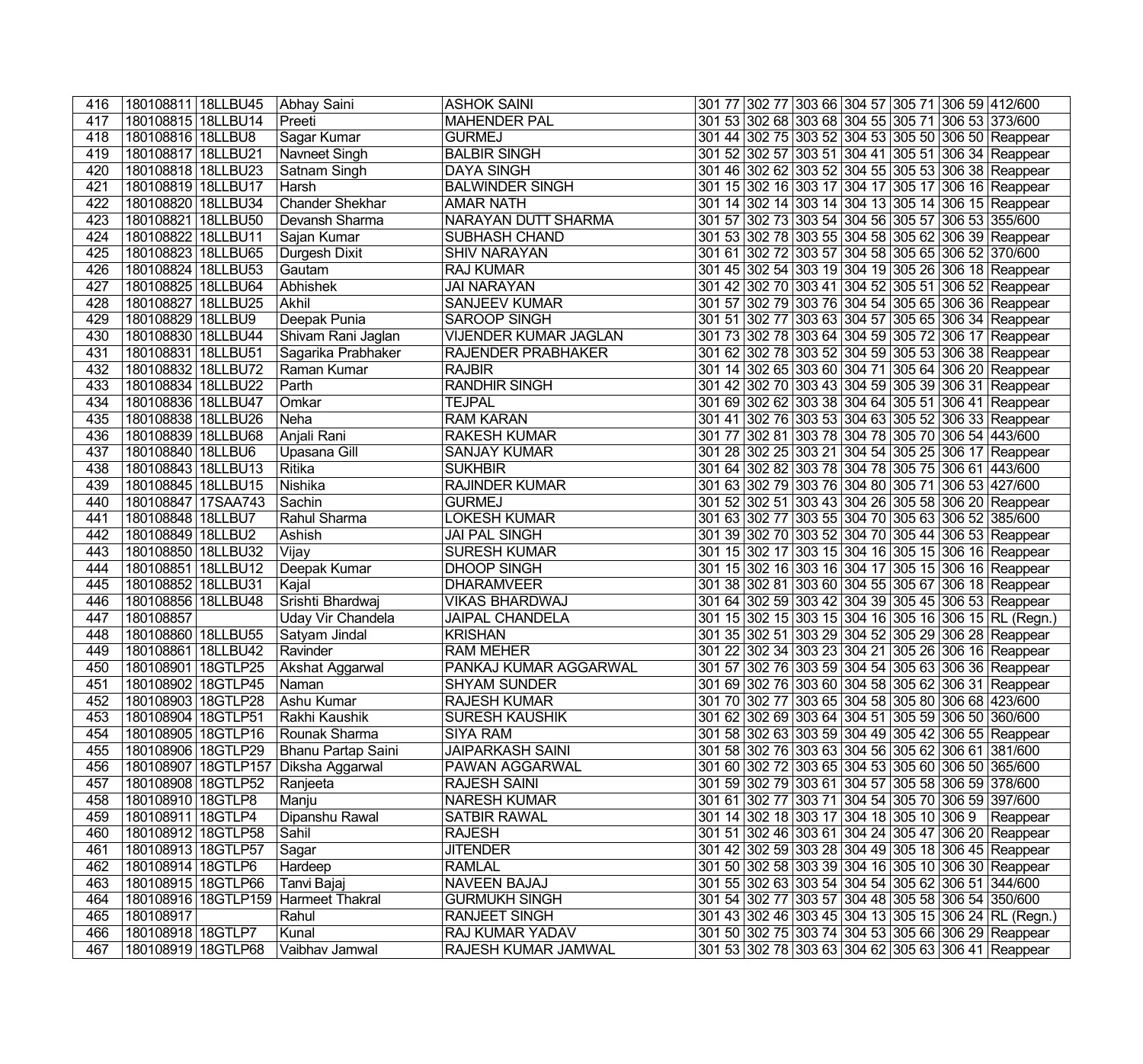| 468 | 180108921 18GTLP64 |                               | Subham Chauhan       | <b>KAMAL SINGH</b>           | 301 63 302 76 303 57 304 56 305 66 306 56 379/600  |  |          |
|-----|--------------------|-------------------------------|----------------------|------------------------------|----------------------------------------------------|--|----------|
| 469 | 180108922 18GTLP17 |                               | Shubham              | <b>SANJAY</b>                | 301 56 302 73 303 62 304 53 305 62 306 50 361/600  |  |          |
| 470 | 180108924 18GTLP35 |                               | Kanisha Aggarwal     | <b>PARVEEN SINGHAL</b>       | 301 59 302 79 303 66 304 59 305 72 306 61 401/600  |  |          |
| 471 | 180108925 18GTLP54 |                               | Ritu Sharma          | SATPAL SHARMA                | 301 63 302 81 303 65 304 55 305 74 306 68 411/600  |  |          |
| 472 |                    | 180108926 18GTLP164 Sahil     |                      | <b>SATYAWAN</b>              | 301 52 302 72 303 57 304 51 305 65 306 51 353/600  |  |          |
| 473 | 180108927 18GTLP18 |                               | Simran Garg          | <b>SANDEEP GARG</b>          | 301 52 302 76 303 70 304 58 305 67 306 21 Reappear |  |          |
| 474 | 180108929 18GTLP69 |                               | Vanshika Pahal       | <b>VED PARKASH PAHAL</b>     | 301 62 302 67 303 23 304 52 305 49 306 59 Reappear |  |          |
| 475 |                    | 180108930 18GTLP163           | Vinay                | <b>MANNU LAL</b>             | 301 52 302 82 303 61 304 59 305 73 306 67 399/600  |  |          |
| 476 | 180108931 18GTLP31 |                               | Divya                | RAJESH CHAUDHARY             | 301 60 302 78 303 55 304 57 305 62 306 62 379/600  |  |          |
| 477 |                    | 180108932 18GTLP158 Gunjit    |                      | <b>KIMTI LAL</b>             | 301 25 302 46 303 18 304 14 305 12 306 14 Reappear |  |          |
| 478 | 180108933 18GTLP60 |                               | Sanchit Rastogi      | <b>VISHAL RASTOGI</b>        | 301 58 302 63 303 53 304 61 305 51 306 52 343/600  |  |          |
| 479 | 180108934 18GTLP9  |                               | Mukul                | <b>ARUN KUMAR</b>            | 301 70 302 75 303 62 304 58 305 61 306 36 Reappear |  |          |
| 480 | 180108935 18GTLP40 |                               | Lalit Rana           | OM SINGH RANA                | 301 56 302 75 303 61 304 56 305 59 306 57 369/600  |  |          |
| 481 |                    | 180108936 18GTLP196 Anushruti |                      | <b>AVNEESH</b>               | 301 69 302 74 303 60 304 57 305 57 306 51 373/600  |  |          |
| 482 | 180108937 18GTLP70 |                               | Megha Chandravanshi  | NAGMANI KUMAR CHANDRAVANSHI  | 301 65 302 78 303 65 304 59 305 63 306 62 397/600  |  |          |
| 483 | 180108938 18GTLP59 |                               | Sakshi               | <b>BALVINDER GEHLOT</b>      | 301 46 302 56 303 59 304 38 305 48 306 50 Reappear |  |          |
| 484 |                    | 180108939 18GTLP185 Muskan    |                      | <b>BRIJ MOHAN GOYAL</b>      | 301 72 302 82 303 81 304 58 305 81 306 68 447/600  |  |          |
| 485 |                    | 180108940 18GTLP126           | Yashika Garg         | <b>NARESH</b>                | 301 42 302 78 303 69 304 58 305 70 306 61 Reappear |  |          |
| 486 | 180108941 18GTLP26 |                               | Anjali Sharma        | <b>KAUSHAL SHARMA</b>        | 301 52 302 73 303 66 304 74 305 71 306 56 396/600  |  |          |
| 487 | 180108942 18GTLP53 |                               | Rayhaan              | <b>RAJENDER GAUTAM</b>       | 301 60 302 77 303 63 304 79 305 67 306 63 414/600  |  |          |
| 488 | 180108944 18GTLP24 |                               | Abhijeet Chahal      | AMRIK SINGH CHAHAL           | 301 55 302 69 303 47 304 57 305 49 306 56 338/600  |  |          |
| 489 | 180108945 18GTLP12 |                               | Nitin Arora          | <b>RAKESH KUMAR ARORA</b>    | 301 43 302 13 303 10 304 17 305 11 306 10 Reappear |  |          |
| 490 | 180108946 18GTLP46 |                               | Nishant Gahalyan     | <b>KRISHAN KUMAR</b>         | 301 59 302 63 303 23 304 13 305 34 306 30 Reappear |  |          |
| 491 | 180108950 18GTLP11 |                               | Nikhil               | <b>MULTAN SINGH</b>          | 301 35 302 48 303 45 304 19 305 28 306 16 Reappear |  |          |
| 492 | 180108951 18GTLP29 |                               | <b>Bharat Singh</b>  | <b>BHANU PARTAP SINGH</b>    | 301 56 302 60 303 36 304 64 305 50 306 51 Reappear |  |          |
| 493 | 180108952 18GTLP13 |                               | Pooja Rani           | <b>HUKAM CHAND</b>           | 301 50 302 54 303 35 304 57 305 49 306 50 Reappear |  |          |
| 494 |                    | 180108953   18GTLP161         | Simran Handa         | <b>GOPAL KRISHAN HANDA</b>   | 301 70 302 71 303 59 304 80 305 75 306 61 416/600  |  |          |
| 495 | 180108956 18GTLP61 |                               | Simran               | <b>JITENDER GOEL</b>         | 301 67 302 80 303 85 304 81 305 80 306 75 473/600  |  |          |
| 496 | 180108957 18GTLP15 |                               | Renu                 | <b>BHIR SINGH</b>            | 301 53 302 77 303 59 304 70 305 68 306 52 384/600  |  |          |
| 497 | 180108958 18GTLP55 |                               | Ritu Sharma          | <b>RAJ KUMAR</b>             | 301 68 302 70 303 63 304 62 305 64 306 59 391/600  |  |          |
| 498 | 180108959 18GTLP41 |                               | Mansi Rajput         | <b>SANJAY SINGH RAJPUT</b>   | 301 67 302 78 303 58 304 75 305 72 306 64 419/600  |  |          |
| 499 | 180108960 18GTLP32 |                               | Harshit Sharma       | SUBHASH SHARMA               | 301 61 302 70 303 53 304 70 305 51 306 50 360/600  |  |          |
| 500 | 180108962 18GTLP49 |                               | Prince Chauhan       | <b>SANJAY KUMAR</b>          | 301 59 302 62 303 42 304 68 305 50 306 53 Reappear |  |          |
| 501 |                    | 180108963 18GTLP186           | Sachin               | <b>RAMPAL</b>                | 301 53 302 68 303 49 304 66 305 46 306 45 332/600  |  |          |
| 502 | 180108964 18GTLP27 |                               | Ansh Tyagi           | <b>AJAY TYAGI</b>            | 301 43 302 50 303 51 304 38 305 46 306 18 Reappear |  |          |
| 503 | 180108965 18GTLP39 |                               | Kuldeep              | <b>DILBAG DESWAL</b>         | 301 48 302 51 303 45 304 36 305 22 306 45 Reappear |  |          |
| 504 |                    | 180108967 18GTLP43            | Mohit Kumar          | <b>RAJBIR SINGH</b>          | 301 70 302 73 303 67 304 54 305 66 306 57 392/600  |  |          |
| 505 | 180108968 18GTLP10 |                               | Naveen               | <b>JAGBIR</b>                | 301 35 302 17 303 10 304 9 305 10 306 9 Reappear   |  |          |
| 506 | 180108969 18GTLP30 |                               | Chanchal Dipti Rawat | <b>RANDHIR SINGH RAWAT</b>   | 301 60 302 67 303 31 304 54 305 57 306 50 Reappear |  |          |
| 507 | 180108970 18GTLP36 |                               | Kartik Jaglan        | <b>MOHINDER SINGH JAGLAN</b> | 301 33 302 21 303 10 304 10 305 10 306 10 Reappear |  |          |
| 508 |                    | 180108971 18GTLP162           | <b>Udit Sindhyan</b> | SURENDER KUMAR               | 301 55 302 61 303 39 304 45 305 46 306 45 Reappear |  |          |
| 509 | 180108972 18GTLP38 |                               | Km Neeraj Ahirwar    | RADHE SHYAM                  | 301 63 302 71 303 63 304 56 305 68 306 57 383/600  |  |          |
| 510 | 180108973 18GTLP1  |                               | Abhishek             | <b>ANIL KUMAR</b>            | 301 12 302 18 303 11 304 11 305 10 306 9           |  | Reappear |
| 511 | 180108974 18GTLP42 |                               | Mitali Saini         | <b>SUNIL SAINI</b>           | 301 34 302 28 303 29 304 47 305 46 306 10 Reappear |  |          |
| 512 | 180108975 18GTLP5  |                               | Gourav               | <b>JAGPAL</b>                | 301 19 302 9 303 13 304 9 305 10 306 9 Reappear    |  |          |
| 513 | 180108976 18GTLP50 |                               | Shivam Jindal        | <b>SANJAY JINDAL</b>         | 301 53 302 81 303 53 304 58 305 83 306 72 405/600  |  |          |
| 514 |                    | 180108977 15DE15269           | Virpartap            | <b>HISHAN SINGH</b>          | 301 44 302 76 303 46 304 53 305 58 306 53 Reappear |  |          |
| 515 | 180108980 17GP279  |                               | Arman Singh          | <b>AMRIK SINGH</b>           | 301 30 302 62 303 46 304 46 305 46 306 22 Reappear |  |          |
| 516 | 180108981 18GTLP62 |                               | Sneha Dhingra        | RAVI KUMAR DHINGRA           | 301 42 302 66 303 53 304 29 305 54 306 35 Reappear |  |          |
| 517 | 180108983 18GTLP72 |                               | Simran Khokhar       | <b>INDERPAL KHOKHAR</b>      | 301 44 302 55 303 32 304 41 305 49 306 25 Reappear |  |          |
| 518 | 180108985 18GTLP71 |                               | Shivam               | <b>SANJAY CHAUHAN</b>        | 301 66 302 68 303 46 304 65 305 54 306 51 355/600  |  |          |
| 519 | 180109101 18BLK27  |                               | Shivam Lather        | <b>RAJESH KUMAR</b>          | 301 29 302 27 303 15 304 16 305 11 306 10 Reappear |  |          |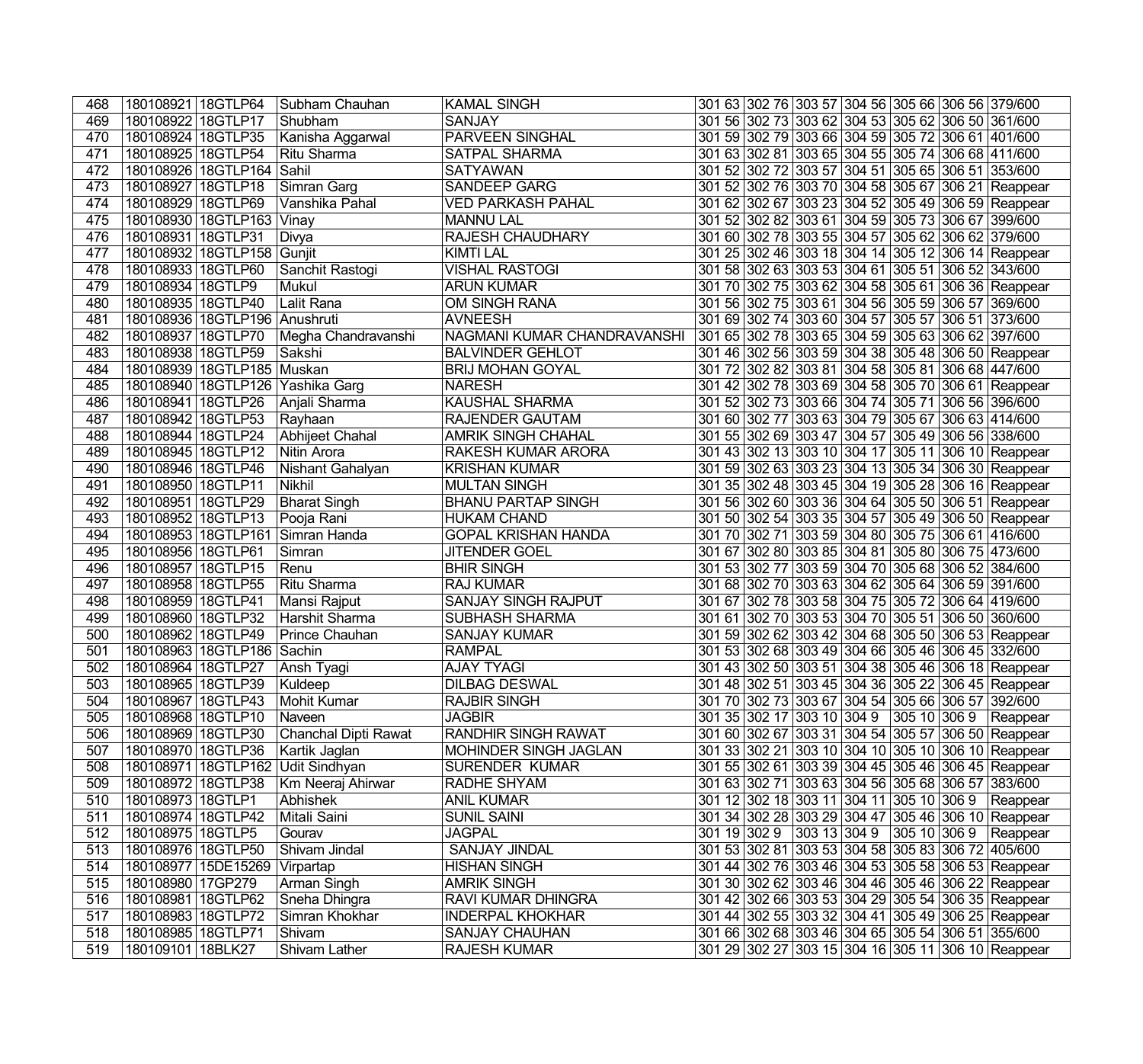| 520              | 180109102 18BLK52   | <b>Bhupender Singh</b> | <b>BALDEV SINGH</b>      | 301 60 302 78 303 59 304 55 305 69 306 59 385/600    |  |  |  |
|------------------|---------------------|------------------------|--------------------------|------------------------------------------------------|--|--|--|
| 521              | 180109103 18BLK18   | Shivam                 | <b>ARUN KUMAR</b>        | 301 40 302 72 303 40 304 51 305 44 306 52 Reappear   |  |  |  |
| 522              | 180109104 18BLK50   | Nikhil Saini           | <b>NAND KISHORE</b>      | 301 54 302 72 303 53 304 54 305 59 306 30 Reappear   |  |  |  |
| 523              | 180109105 18BLK75   | Karan Bansal           | PANKAJ BANSAL            | 301 38 302 58 303 51 304 57 305 27 306 33 Reappear   |  |  |  |
| 524              | 180109106 18BLK74   | Ketan                  | <b>RAM KARAN</b>         | 301 16 302 35 303 23 304 12 305 13 306 10 Reappear   |  |  |  |
| 525              | 180109108 18BLK37   | Manish Kumar           | <b>GULAB SINGH</b>       | 301 10 302 12 303 14 304 14 305 11 306 11 Reappear   |  |  |  |
| 526              | 180109109 18BLK56   | <b>Vishal Rana</b>     | <b>VINOD RANA</b>        | 301 14 302 12 303 9 304 12 305 12 306 9 Reappear     |  |  |  |
| $\overline{527}$ | 180109110 18BLK4    | Ashok                  | <b>ROSHAN LAL</b>        | 301 52 302 72 303 48 304 54 305 42 306 46 Reappear   |  |  |  |
| 528              | 180109112 18BLK51   | Prince Sharma          | <b>SUNIL KUMAR</b>       | 301 48 302 65 303 41 304 50 305 35 306 28 Reappear   |  |  |  |
| 529              | 180109113 18BLK6    | Akash Rana             | <b>SURESH PAL</b>        | 301 63 302 62 303 31 304 49 305 29 306 50 Reappear   |  |  |  |
| 530              | 180109114 18BLK72   | Aushutosh Parjapati    | <b>KARAM CHAND</b>       | 301 60 302 76 303 55 304 54 305 57 306 56 363/600    |  |  |  |
| 531              | 180109115 18BLK19   | Apurav Kamboj          | <b>GAGANDEEP KAMBOJ</b>  | 301 52 302 58 303 56 304 50 305 49 306 10 Reappear   |  |  |  |
| 532              | 180109116 18BLK73   | Anita                  | <b>PREM KUMAR</b>        | 301 73 302 81 303 69 304 51 305 65 306 51 395/600    |  |  |  |
| 533              | 180109117 18BLK14   | Neha Devi              | <b>RAM PAL</b>           | 301 53 302 71 303 53 304 52 305 56 306 27 Reappear   |  |  |  |
| 534              | 180109118 18BLK53   | $J$ yoti               | <b>BHARAT RAJ</b>        | 301 72 302 77 303 62 304 58 305 69 306 53 396/600    |  |  |  |
| 535              | 180109119 18BLK80   | Anjali Saini           | <b>VINOD SAINI</b>       | 301 63 302 73 303 51 304 58 305 61 306 38 Reappear   |  |  |  |
| 536              | 180109120 18BLK20   | Tamanna Devi           | <b>SAHAB SINGH</b>       | 301 62 302 76 303 63 304 54 305 71 306 51 382/600    |  |  |  |
| 537              | 180109121 18BLK46   | Gunjan                 | <b>SATISH KUMAR</b>      | 301 72 302 78 303 71 304 58 305 64 306 52 400/600    |  |  |  |
| 538              | 180109122 18BLK9    | Kajal                  | <b>SUDESH KANSAL</b>     | 301 38 302 41 303 23 304 28 305 23 306 10 Reappear   |  |  |  |
| 539              | 180109123 18BLK2    | Himanshu               | <b>TEJ SINGH</b>         | 301 22 302 21 303 11 304 26 305 22 306 10 Reappear   |  |  |  |
| 540              | 180109124 18BLK15   | Karan                  | <b>DHARMENDER KUMAR</b>  | 301 15 302 50 303 9 304 14 305 14 306 11 Reappear    |  |  |  |
| 541              | 180109126 18BLK17   | Shalu Sharma           | <b>SATPAL SHARMA</b>     | 301 55 302 74 303 66 304 55 305 55 306 30 Reappear   |  |  |  |
| 542              | 180109128 18BLK13   | <b>Rohit Kumar</b>     | <b>GURPAL</b>            | 301 14 302 12 303 12 304 13 305 14 306 11 Reappear   |  |  |  |
| 543              | 180109129 18BLK11   | Vrinda                 | <b>PHOOL KUMAR</b>       | 301 72 302 81 303 68 304 57 305 58 306 50 391/600    |  |  |  |
| 544              | 180109130 18BLK21   | Malika Randhawa        | <b>JASWANT SINGH</b>     | 301 58 302 72 303 64 304 54 305 57 306 48 358/600    |  |  |  |
| 545              | 180109131 18BLK76   | Rohit Tomar            | PARDEEP TOMAR            | 301 52 302 65 303 51 304 56 305 46 306 22 Reappear   |  |  |  |
| 546              | 180109132 18BLK79   | Gaurav                 | <b>JASMER</b>            | 301 60 302 64 303 53 304 53 305 62 306 49 346/600    |  |  |  |
| 547              | 180109134 18BLK57   | Jai Kush               | <b>RAMESH KUMAR</b>      | 301 47 302 54 303 23 304 39 305 37 306 26 Reappear   |  |  |  |
| 548              | 180109135 18BLK78   | Moin Khan              | <b>SULTAN AHMED</b>      | 301 41 302 55 303 50 304 46 305 47 306 27 Reappear   |  |  |  |
| 549              | 180109138 18BLK77   | Adamya Walia           | <b>SANJAY WALIA</b>      | 301 37 302 50 303 27 304 41 305 32 306 22 Reappear   |  |  |  |
| 550              | 180109139 18BLK55   | Shiwani                | <b>DHARAMBIR</b>         | 301 55 302 70 303 51 304 52 305 46 306 26 Reappear   |  |  |  |
| 551              | 180109140 18BLK54   | Vishvjeet Rana         | YASH PAL RANA            | 301 52 302 12 303 9 304 11 305 28 306 14 Reappear    |  |  |  |
| 552              | 180109141 18BLK22   | Kashish                | <b>JASVINDER</b>         | 301 19 302 24 303 19 304 12 305 0 306 13 Reappear    |  |  |  |
| 553              | 180109142 18BLK44   | Rajat Bajaj            | <b>BALDEV RAJ BAJAJ</b>  | 301 51 302 68 303 33 304 39 305 14 306 14 Reappear   |  |  |  |
| 554              | 180109143 17KMP21   | Kajal                  | <b>GURNAM SINGH</b>      | 301 69 302 73 303 72 304 53 305 62 306 49 383/600    |  |  |  |
| 555              | 180109144 18BLK12   | Jaspreet               | <b>JOGINDER SINGH</b>    | 301 53 302 62 303 38 304 54 305 51 306 50 Reappear   |  |  |  |
| 556              | 180109145 18BLK28   | Nikhil                 | <b>RAKESH KUMAR</b>      | 301 61 302 80 303 72 304 54 305 58 306 28 Reappear   |  |  |  |
| 557              | 180109151           | Dalvinder              | <b>NARESH KUMAR</b>      | 301 23 302 24 303 17 304 20 305 21 306 21 RL (Regn.) |  |  |  |
| 558              | 180109152 18BLK16   | Mamta Singh            | <b>BALDEV SINGH</b>      | 301 62 302 81 303 73 304 55 305 67 306 55 398/600    |  |  |  |
| 559              | 180109154 18BLK3    | Komal.                 | <b>SANJAY KUMAR</b>      | 301 70 302 76 303 66 304 57 305 69 306 54 397/600    |  |  |  |
| 560              | 180109161 18BLK41   | <b>Prince Kumar</b>    | <b>RAM CHANDER</b>       | 301 14 302 12 303 9 304 14 305 13 306 12 Reappear    |  |  |  |
| 561              | 180109201 18UIL87   | Manav                  | PRADEEP KUMAR            | 301 71 302 79 303 61 304 82 305 58 306 60 416/600    |  |  |  |
| 562              | 180109202 18UIL71   | Paras Ahlawat          | PARIKSHAT KUMAR AHLAWAT  | 301 58 302 58 303 25 304 36 305 40 306 50 Reappear   |  |  |  |
| 563              | 180109203   18UIL33 | Jhalak                 | <b>PRAVEEN KUMAR</b>     | 301 70 302 80 303 60 304 72 305 71 306 65 423/600    |  |  |  |
| 564              | 180109204   18UIL89 | Meenakshi Devi         | <b>SANJAY KUMAR</b>      | 301 49 302 76 303 62 304 51 305 40 306 53 Reappear   |  |  |  |
| 565              | 180109205 18UIL97   | Tejish Chauhan         | <b>DALBIR SINGH</b>      | 301 56 302 75 303 53 304 72 305 62 306 52 375/600    |  |  |  |
| 566              | 180109206 18UIL73   | Tanuj Sharma           | <b>SURESH SHARMA</b>     | 301 73 302 80 303 52 304 75 305 53 306 57 395/600    |  |  |  |
| 567              | 180109207   18UIL28 | Devesh Dhiman          | K K DHIMAN               | 301 57 302 55 303 45 304 39 305 51 306 51 Reappear   |  |  |  |
| 568              | 180109208 18UIL2    | Jatin Gulati           | <b>PREM SAGAR GULATI</b> | 301 67 302 79 303 40 304 62 305 56 306 56 Reappear   |  |  |  |
| 569              | 180109209 18UIL108  | <b>Tushar Kush</b>     | <b>SANJEEV KUMAR</b>     | 301 78 302 77 303 47 304 64 305 53 306 60 384/600    |  |  |  |
| 570              | 180109210 18UIL51   | Himanshi               | <b>MOHINDER GAUTAM</b>   | 301 68 302 81 303 75 304 86 305 80 306 67 462/600    |  |  |  |
| 571              | 180109211 18UIL67   | Nimrat Kaur Dhariwal   | <b>NISHAN SINGH</b>      | 301 58 302 76 303 59 304 82 305 79 306 68 427/600    |  |  |  |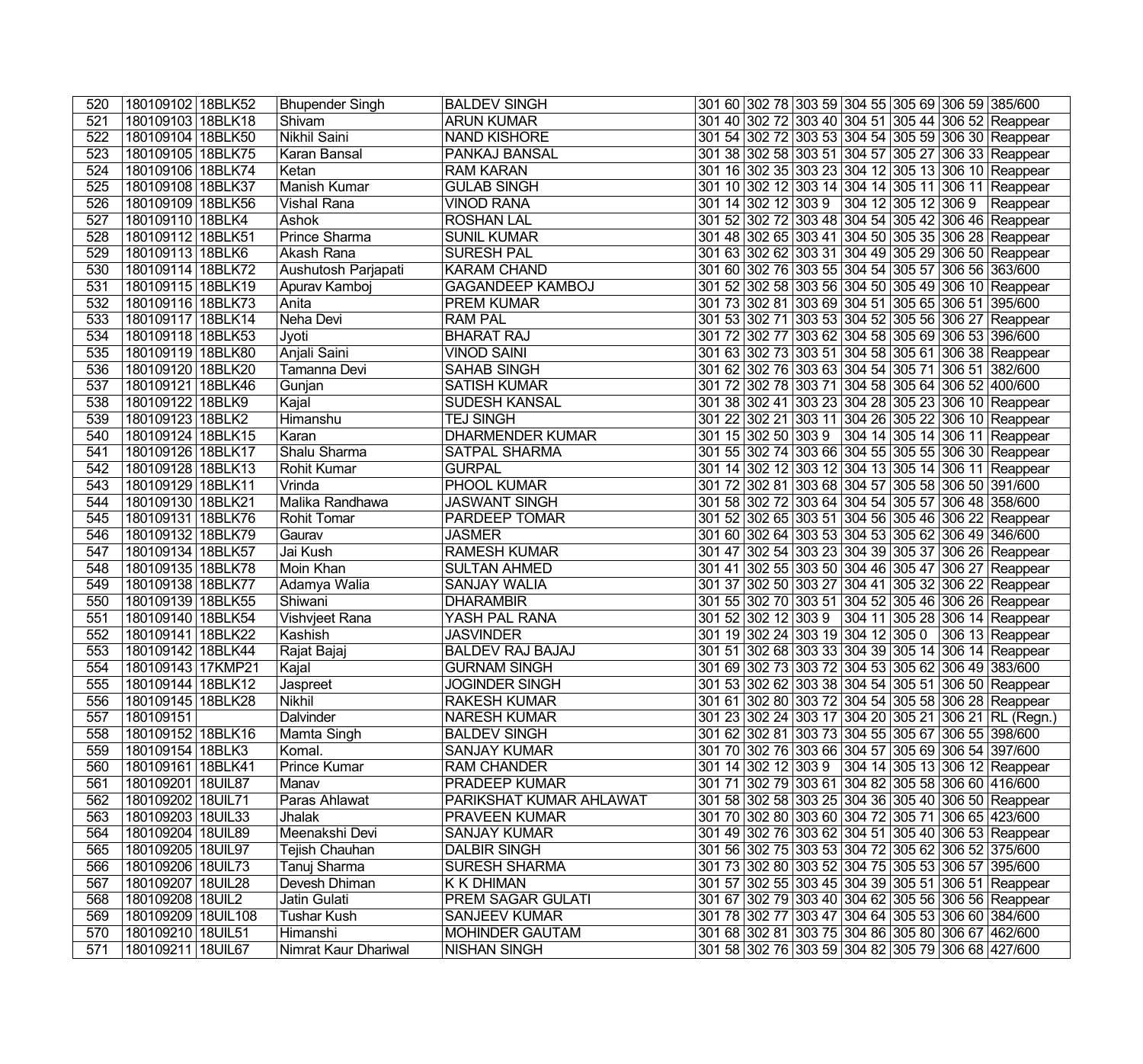| 572 | 180109212 18UIL54    | Radhika Dixit Goyal  | <b>LOKENDER GOYAL</b>       |      |  |  | 301 37 302 74 303 49 304 68 305 34 306 51 Reappear  |
|-----|----------------------|----------------------|-----------------------------|------|--|--|-----------------------------------------------------|
| 573 | 180109213   18UIL19  | Kavita Rani          | <b>BRIJ MOHAN</b>           |      |  |  | 301 59 302 81 303 68 304 81 305 65 306 58 417/600   |
| 574 | 180109214 18UIL12    | Vishwash             | <b>SANJAY KUMAR</b>         |      |  |  | 301 53 302 81 303 57 304 60 305 65 306 54 375/600   |
| 575 | 180109215 18UIL115   | Bharti Seemar        | <b>SUMER CHAND</b>          |      |  |  | 301 66 302 81 303 58 304 60 305 66 306 62 398/600   |
| 576 | 180109216 18UIL63    | Ritu Poonia          | <b>SURENDER</b>             |      |  |  | 301 49 302 78 303 51 304 59 305 59 306 54 352/600   |
| 577 | 180109217 18UIL69    | Sara Garg            | <b>ATUL GARG</b>            |      |  |  | 301 45 302 79 303 65 304 57 305 74 306 68 Reappear  |
| 578 | 180109218 18UIL81    | Hemant Yadav         | <b>PARDEEP KUMAR</b>        |      |  |  | 301 59 302 78 303 57 304 63 305 60 306 58 380/600   |
| 579 | 180109219 18UIL96    | Nisha                | <b>AZAD SINGH</b>           |      |  |  | 301 59 302 76 303 70 304 58 305 69 306 62 399/600   |
| 580 | 180109220 18UIL90    | Vandana              | <b>BHAJAN LAL</b>           |      |  |  | 301 73 302 78 303 56 304 62 305 59 306 61 394/600   |
| 581 | 180109221 18UIL117   | Mridula              | <b>BHAGAT SINGH</b>         |      |  |  | 301 73 302 80 303 75 304 64 305 79 306 68 444/600   |
| 582 | 180109222 18UIL50    | Jiten Yadav          | <b>RAM LALIT</b>            |      |  |  | 301 54 302 75 303 55 304 58 305 53 306 50 349/600   |
| 583 | 180109223 18UIL34    | <b>Chirag Bector</b> | <b>SUMEER BECTOR</b>        |      |  |  | 301 73 302 76 303 60 304 62 305 66 306 66 408/600   |
| 584 | 180109224 18UIL104   | Ajay                 | <b>VEDPAL</b>               |      |  |  | 301 73 302 77 303 48 304 61 305 67 306 56 387/600   |
| 585 | 180109225   18UIL56  | Varnit Goyal         | <b>RAKESH GOYAL</b>         |      |  |  | 301 60 302 79 303 65 304 62 305 66 306 60 397/600   |
| 586 | 180109226 18UIL32    | Bhavdeep Rana        | <b>BIR SINGH RANA</b>       |      |  |  | 301 18 302 16 303 11 304 9 305 13 306 9 Reappear    |
| 587 | 180109227 18UIL101   | Manpreet Kaur        | <b>SATINDER SINGH</b>       |      |  |  | 301 58 302 77 303 53 304 57 305 62 306 52 364/600   |
| 588 | 180109228 18UIL57    | Sourabh Bhadana      | <b>BALRAM BHADANA</b>       |      |  |  | 301 50 302 74 303 42 304 36 305 54 306 11 Reappear  |
| 589 | 180109229 18UIL22    | Ritik                | <b>KRISHAN LAL</b>          |      |  |  | 301 54 302 79 303 64 304 90 305 63 306 59 414/600   |
| 590 | 180109230 18UIL36    | Vagish Aashri        | <b>BALESH KUMAR</b>         |      |  |  | 301 62 302 78 303 49 304 75 305 58 306 60 384/600   |
| 591 | 180109231 18UIL65    | Pardeuman Singh      | SUNIL KUMAR BISHNOI         |      |  |  | 301 50 302 76 303 40 304 66 305 46 306 55 Reappear  |
| 592 | 180109232 18UIL42    | <b>Tarun Nada</b>    | <b>NARENDER KUMAR</b>       |      |  |  | 301 62 302 76 303 49 304 71 305 66 306 57 386/600   |
| 593 | 180109234 18UIL4     | Yojit Kaushik        | <b>RAJE RAM KAUSHIK</b>     |      |  |  | 301 76 302 82 303 74 304 85 305 73 306 68 463/600   |
| 594 | 180109235 18UIL20    | Kartikay             | <b>ISHAM SINGH</b>          |      |  |  | 301 46 302 73 303 45 304 66 305 53 306 50 Reappear  |
| 595 | 180109236 18UIL8     | Vishvesh             | <b>DINESH KUMAR</b>         |      |  |  | 301 51 302 72 303 47 304 75 305 47 306 46 338/600   |
| 596 | 180109237   18UIL100 | Ishan Kamboj         | <b>NARESH KUMAR</b>         |      |  |  | 301 57 302 73 303 39 304 62 305 48 306 50 Reappear  |
| 597 | 180109238 18UIL95    | Bhavay               | PURAN CHAND                 |      |  |  | 301 50 302 58 303 29 304 37 305 27 306 28 Reappear  |
| 598 | 180109239 18UIL66    | Tarun                | <b>SUBHASH CHANDER</b>      |      |  |  | 301 60 302 77 303 54 304 64 305 55 306 56 Reappear  |
| 599 | 180109240 18UIL41    | Paras                | <b>KAMAL KISHORE</b>        |      |  |  | 301 62 302 77 303 64 304 79 305 77 306 71 435/600   |
| 600 | 180109241 18UIL118   | Kartik Kamboj        | <b>SATISH KUMAR</b>         |      |  |  | 301 38 302 76 303 46 304 56 305 61 306 46 Reappear  |
| 601 | 180109242 18UIL79    | Hemant               | <b>SATPAL</b>               |      |  |  | 301 58 302 79 303 51 304 48 305 57 306 45 343/600   |
| 602 | 180109243   18UIL64  | Prashant             | <b>NATERPAL</b>             |      |  |  | 301 51 302 78 303 56 304 74 305 60 306 55 379/600   |
| 603 | 180109245   18UIL70  | Aayush               | <b>ANIL KUMAR</b>           |      |  |  | 301 45 302 71 303 40 304 62 305 49 306 57 Reappear  |
| 604 | 180109246 18UIL55    | Simran Singh         | <b>VIRENDER SINGH</b>       |      |  |  | 301 61 302 79 303 75 304 82 305 74 306 63 439/600   |
| 605 | 180109247 18UIL52    | Kanwarpal            | <b>DEVI DYAL</b>            |      |  |  | 301 71 302 80 303 70 304 74 305 69 306 63 432/600   |
| 606 | 180109248 18UIL47    | Akshat Goyal         | PARBHAT GOYAL               |      |  |  | 301 67 302 76 303 57 304 62 305 49 306 47 Reappear  |
| 607 | 180109249 18UIL78    | Daksh Yadav          | <b>DHARMENDER</b>           |      |  |  | 301 32 302 58 303 32 304 46 305 45 306 30 Reappear  |
| 608 | 180109250 18UIL53    | Mukul                | <b>BHARAT</b>               |      |  |  | 301 47 302 78 303 58 304 74 305 76 306 68 Reappear  |
| 609 | 180109251   18UIL40  | Sourabh              | YOGENDER SINGH              |      |  |  | 301 42 302 73 303 75 304 66 305 56 306 55 Reappear  |
| 610 | 180109252 18UIL7     | Priya Verma          | <b>INDER SINGH</b>          |      |  |  | 301 56 302 81 303 69 304 80 305 72 306 58 421/600   |
| 611 | 180109253 18UIL16    | Ajay Pawar           | PARVEEN PAWAR               |      |  |  | 301 55 302 77 303 64 304 81 305 74 306 50 406/600   |
| 612 | 180109254 18UIL10    | Rahul Munglia        | <b>ROSHAN LAL</b>           |      |  |  | 301 61 302 79 303 61 304 76 305 68 306 58 408/600   |
| 613 | 180109255   18UIL39  | Harinder Chauhan     | <b>RANBIR SINGH</b>         |      |  |  | 301 20 302 29 303 27 304 28 305 5 306 5 Reappear    |
| 614 | 180109256   18UIL38  | Aman                 | <b>AMRIT LAL</b>            |      |  |  | 301 38 302 53 303 23 304 12 305 37 306 45 Reappear  |
| 615 | 180109257   18UIL107 | Anushka Yadav        | <b>ALOK YADAV</b>           |      |  |  | 301 64 302 79 303 75 304 82 305 61 306 49 415/600   |
| 616 | 180109258 18UIL85    | Dhanvi Soni          | DHARAMVEER VERMA            |      |  |  | 301 58 302 76 303 62 304 73 305 68 306 50 392/600   |
| 617 | 180109259 18UIL74    | Bhanu Maggo          | <b>RAJINDER</b>             |      |  |  | 301 56 302 80 303 46 304 74 305 23 306 57 Reappear  |
| 618 | 180109260   18UIL99  | Jayant Singh         | <b>JASBIR SINGH</b>         |      |  |  | 301 60 302 79 303 38 304 65 305 59 306 46 Reappear  |
| 619 | 180109261   18UIL44  | Yuvraj Sardhana      | <b>VINOD KUMAR SARDHANA</b> | 3010 |  |  | $ 3020 $ $ 3030 $ $ 3040 $ $ 3050 $ $ 3060 $ Absent |
| 620 | 180109262   18UIL45  | Shreshth Sharma      | SANDEEP SHARMA              |      |  |  | 301 55 302 80 303 31 304 77 305 57 306 50 Reappear  |
| 621 | 180109263 18UIL35    | Samrat Singh         | <b>RAJINDER PAL SINGH</b>   |      |  |  | 301 59 302 76 303 44 304 73 305 59 306 52 Reappear  |
| 622 | 180109264 18UIL13    | Vintee Kamboj        | <b>BHARAT RAM</b>           |      |  |  | 301 43 302 81 303 69 304 75 305 73 306 59 Reappear  |
| 623 | 180109265 18UIL112   | Gaurav Kundu         | <b>RAMPHAL KUNDU</b>        |      |  |  | 301 65 302 79 303 55 304 56 305 73 306 59 392/600   |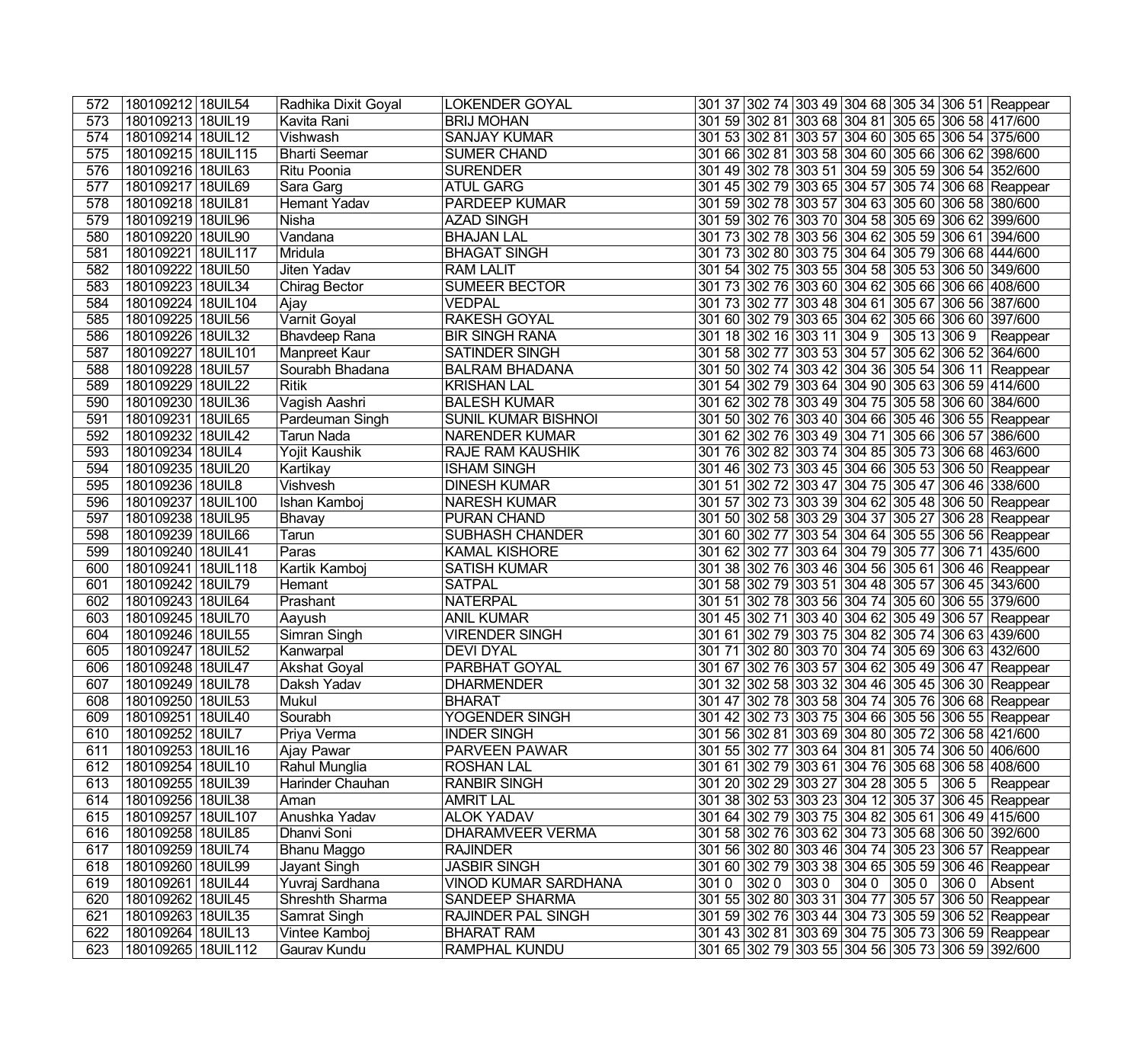| 624 | 180109266   18UIL59         | Devansh Malik          | <b>SUMER SINGH</b>        | 3020<br>3011                                       | $ 3030\rangle$ | 304 4          |                | 305 0 306 0 Reappear                       |
|-----|-----------------------------|------------------------|---------------------------|----------------------------------------------------|----------------|----------------|----------------|--------------------------------------------|
| 625 | 180109267<br><b>18UIL77</b> | Abhishek Mehla         | <b>RAM SINGH</b>          | 3029<br>3010                                       | $ 3030\rangle$ | 3046           | 3050           | 306 0 Reappear                             |
| 626 | 180109268<br><b>18UIL82</b> | <b>Hitesh Kumar</b>    | PARMANAND                 | 301 64 302 74 303 45 304 78 305 57 306 52 371/600  |                |                |                |                                            |
| 627 | 180109269 18UIL114          | Yash Mundhra           | <b>MAN MOHAN MUNDHRA</b>  | 301 62 302 74 303 41 304 78 305 51 306 53 Reappear |                |                |                |                                            |
| 628 | 180109271 18UIL24           | Janak Raj              | <b>SATPAL</b>             | 3017<br>3020                                       | $ 3030\rangle$ | $ 3040\rangle$ | $ 3050\rangle$ | 306 0 Reappear                             |
| 629 | 180109272 18UIL62           | Abhinav Bhambi         | <b>HEMANT KUMAR</b>       | 301 47 302 0                                       | 3030           | 304 10 305 0   |                | 306 13 Reappear                            |
| 630 | 180109273 18UIL91           | Supriya                | <b>AMRIT LAL</b>          | 301 56 302 78 303 51 304 74 305 68 306 53 385/600  |                |                |                |                                            |
| 631 | 180109274                   | Annu                   | <b>RAM PRAKASH</b>        | 301 69 302 81 303 53 304 82 305 72 306 59 421/600  |                |                |                |                                            |
| 632 | 180109275 18UIL31           | <b>Nikita</b>          | <b>GURMEET SINGH</b>      | 301 63 302 78 303 59 304 61 305 72 306 65 403/600  |                |                |                |                                            |
| 633 | 180109276<br><b>18UIL14</b> | Aman                   | <b>DHARAM SINGH</b>       | 301 16 302 2 303 1                                 |                | 304 4          |                | 305 5 306 11 Reappear                      |
| 634 | 180109277<br><b>18UIL48</b> | <b>Hritik Mudgil</b>   | <b>NARESH KUMAR</b>       | 301 40 302 65 303 37 304 38 305 42 306 47 Reappear |                |                |                |                                            |
| 635 | 180109278 18UIL109          | Khyati                 | <b>LALIT ARORA</b>        | 301 65 302 79 303 69 304 60 305 61 306 69 408/600  |                |                |                |                                            |
| 636 | 180109279 18UIL88           | <b>Bhupesh Kumar</b>   | <b>KARTAR SINGH</b>       | 301 52 302 73 303 50 304 40 305 48 306 55 Reappear |                |                |                |                                            |
| 637 | 180109280 18UIL83           | Ashish Yadav           | <b>VIRENDER YADAV</b>     | 301 46 302 75 303 33 304 56 305 54 306 58 Reappear |                |                |                |                                            |
| 638 | 180109281<br><b>18UIL27</b> | Vishwas                | <b>VISHWANATH</b>         | 301 50 302 69 303 36 304 47 305 41 306 45 Reappear |                |                |                |                                            |
| 639 | 180109282 18UIL46           | Rohit Hooda            | <b>SHAMSHER SINGH</b>     | 301 53 302 47 303 27 304 40 305 34 306 45 Reappear |                |                |                |                                            |
| 640 | 180109283 18UIL15           | Vikas Kumar            | <b>KARM CHAND</b>         | 301 42 302 68 303 38 304 39 305 26 306 17 Reappear |                |                |                |                                            |
| 641 | 180109284<br><b>18UIL29</b> | Varun Kapoor           | <b>ASHOK KUMAR KAPOOR</b> | 301 55 302 80 303 68 304 76 305 55 306 62 401/600  |                |                |                |                                            |
| 642 | 180109285<br><b>18UIL23</b> | Anuj                   | <b>PRITAM SINGH</b>       | 301 21 302 29 303 12 304 14 305 7 306 13 Reappear  |                |                |                |                                            |
| 643 | 180109286<br><b>18UIL93</b> | Hitesh Kagra           | <b>SUBHASH CHANDER</b>    | 301 15 302 46 303 16 304 19 305 15 306 10 Reappear |                |                |                |                                            |
| 644 | 180109287<br><b>18UIL68</b> | Raghvender Singh       | <b>KULDEEP SINGH</b>      | 301 49 302 75 303 41 304 50 305 26 306 50 Reappear |                |                |                |                                            |
| 645 | 180109288<br>18UIL111       | Ritesh                 | <b>BALWAN SINGH</b>       | 301 48 302 70 303 42 304 40 305 28 306 23 Reappear |                |                |                |                                            |
| 646 | 180109289<br><b>18UIL84</b> | <b>Hemant Kumar</b>    | <b>RAJBIR SINGH</b>       | 301 38 302 63 303 37 304 45 305 34 306 45 Reappear |                |                |                |                                            |
| 647 | 180109290 18UIL49           | Shubham Gupta          | <b>SUBHASH GUPTA</b>      | 301 52 302 76 303 51 304 62 305 73 306 63 379/600  |                |                |                |                                            |
| 648 | 180109291<br>17DSK330       | Satakshi               | <b>RANBIR</b>             | 301 58 302 76 303 65 304 61 305 79 306 58 402/600  |                |                |                |                                            |
| 649 | 180109292<br><b>18UIL30</b> | Shubhi Shivani Jaideep | <b>JAIDEEP GARG</b>       | 301 61 302 80 303 53 304 62 305 77 306 55 393/600  |                |                |                |                                            |
| 650 | 180109293<br><b>18UIL25</b> | Anjna                  | <b>CHANDI RAM</b>         | 301 55 302 81 303 51 304 58 305 74 306 64 388/600  |                |                |                |                                            |
| 651 | 180109294<br><b>18UIL1</b>  | Sunaina                | <b>VINOD ARORA</b>        | 301 64 302 80 303 59 304 75 305 73 306 63 419/600  |                |                |                |                                            |
| 652 | 180109295<br><b>18UIL18</b> | Karandeep Singh        | <b>MAKHAN SINGH</b>       | 3010                                               |                |                |                | 302 0 303 29 304 27 305 36 306 36 Reappear |
| 653 | 180109296<br><b>18UIL98</b> | Anupma Mor             | <b>ANIL MOR</b>           | 301 82 302 81 303 83 304 71 305 78 306 58 458/600  |                |                |                |                                            |
| 654 | 180109297<br><b>18UIL9</b>  | Deepanshi              | <b>RAMESH KUMAR</b>       | 301 57 302 75 303 56 304 70 305 73 306 61 397/600  |                |                |                |                                            |
| 655 | 180109298 18UIL103          | Prachi                 | <b>DALBIR SINGH</b>       | 301 49 302 73 303 60 304 75 305 73 306 50 381/600  |                |                |                |                                            |
| 656 | 180109299 18UIL113          | Subhashini             | <b>JAIBIR SINGH</b>       | 301 50 302 77 303 61 304 76 305 67 306 58 393/600  |                |                |                |                                            |
| 657 | 180109300 18UIL43           | Sargam                 | <b>MUKESH KUMAR</b>       | 301 59 302 78 303 56 304 81 305 72 306 57 408/600  |                |                |                |                                            |
| 658 | 180109301<br><b>18UIL86</b> | <b>Abdul Manan</b>     | <b>MOHD IMRAN</b>         | 301 23 302 12 303 14 304 11 305 9                  |                |                |                | 306 28 Reappear                            |
| 659 | 180109302 18UIL75           | <b>Zoraver Malik</b>   | <b>ROHTASH MALIK</b>      | $ 3020 $ $ 3030 $ $ 3040$<br>3011                  |                |                |                | 305 0 306 0 Reappear                       |
| 660 | 180109303 18UIL76           | Manish                 | <b>NARENDER KUMAR</b>     | 301 12 302 2 303 0 304 0 305 0 306 0 Reappear      |                |                |                |                                            |
| 661 | 180109304   18UIL72         | Ishu                   | <b>SATPRIYA</b>           | 301 33 302 65 303 57 304 67 305 65 306 49 Reappear |                |                |                |                                            |
| 662 | 180109305 18UIL106          | Ajay Sharma            | <b>VIJAY KUMAR SHARMA</b> | 301 47 302 76 303 47 304 61 305 64 306 50 349/600  |                |                |                |                                            |
| 663 | 180109306 18UIL37           | <b>Vishal Garg</b>     | <b>SHISHPAL</b>           | 301 46 302 74 303 51 304 59 305 58 306 55 348/600  |                |                |                |                                            |
| 664 | 180109307 18UIL80           | <b>Yashwant Singh</b>  | <b>DAYANAND</b>           | 301 48 302 74 303 28 304 61 305 48 306 46 Reappear |                |                |                |                                            |
| 665 | 180109308 18UIL102          | Jayant Ahuja           | <b>HARISH AHUJA</b>       | 301 34 302 62 303 47 304 59 305 56 306 49 Reappear |                |                |                |                                            |
| 666 | 180109309 18UIL5            | Sumit Kumar            | <b>RAGHUBIR SINGH</b>     | 301 41 302 73 303 40 304 43 305 42 306 24 Reappear |                |                |                |                                            |
| 667 | 180109310 18UIL6            | Apoorva Kamboj         | <b>RAJESH KUMAR</b>       | 301 59 302 77 303 71 304 52 305 70 306 53 387/600  |                |                |                |                                            |
| 668 | 180109311 18UIL94           | Bhumika                | <b>SUNIL KUMAR</b>        | 301 55 302 78 303 63 304 71 305 73 306 62 407/600  |                |                |                |                                            |
| 669 | 180109312 18UIL11           | Muskan Sharma          | <b>SURENDER SHARMA</b>    | 301 49 302 80 303 55 304 80 305 71 306 64 404/600  |                |                |                |                                            |
| 670 | 180109313 18UIL60           | Hritika Bamal          | <b>RAJESH BAMAL</b>       | 301 43 302 76 303 45 304 61 305 68 306 52 Reappear |                |                |                |                                            |
| 671 | 180109314 18UIL92           | Aryan Chaudhary        | <b>BHAGAT SINGH</b>       | 301 27 302 26 303 6 304 16 305 33 306 12 Reappear  |                |                |                |                                            |
| 672 | 180109315 18UIL3            | Aditya Vikram Singh    | <b>DEEPAK DALAL</b>       | 301 54 302 79 303 56 304 16 305 70 306 67 Reappear |                |                |                |                                            |
| 673 | 180109316 18UIL110          | Rhythm                 | <b>KAMAL KISHORE</b>      | 301 52 302 79 303 47 304 71 305 62 306 31 Reappear |                |                |                |                                            |
| 674 | 180109318 18UIL105          | Siddhi                 | <b>JOGINDER SINGH</b>     | 301 62 302 80 303 61 304 68 305 69 306 65 408/600  |                |                |                |                                            |
| 675 | 180109319 18UIL116          | Mayank                 | <b>PRITA RAM</b>          | 301 65 302 78 303 38 304 53 305 29 306 21 Reappear |                |                |                |                                            |
|     |                             |                        |                           |                                                    |                |                |                |                                            |